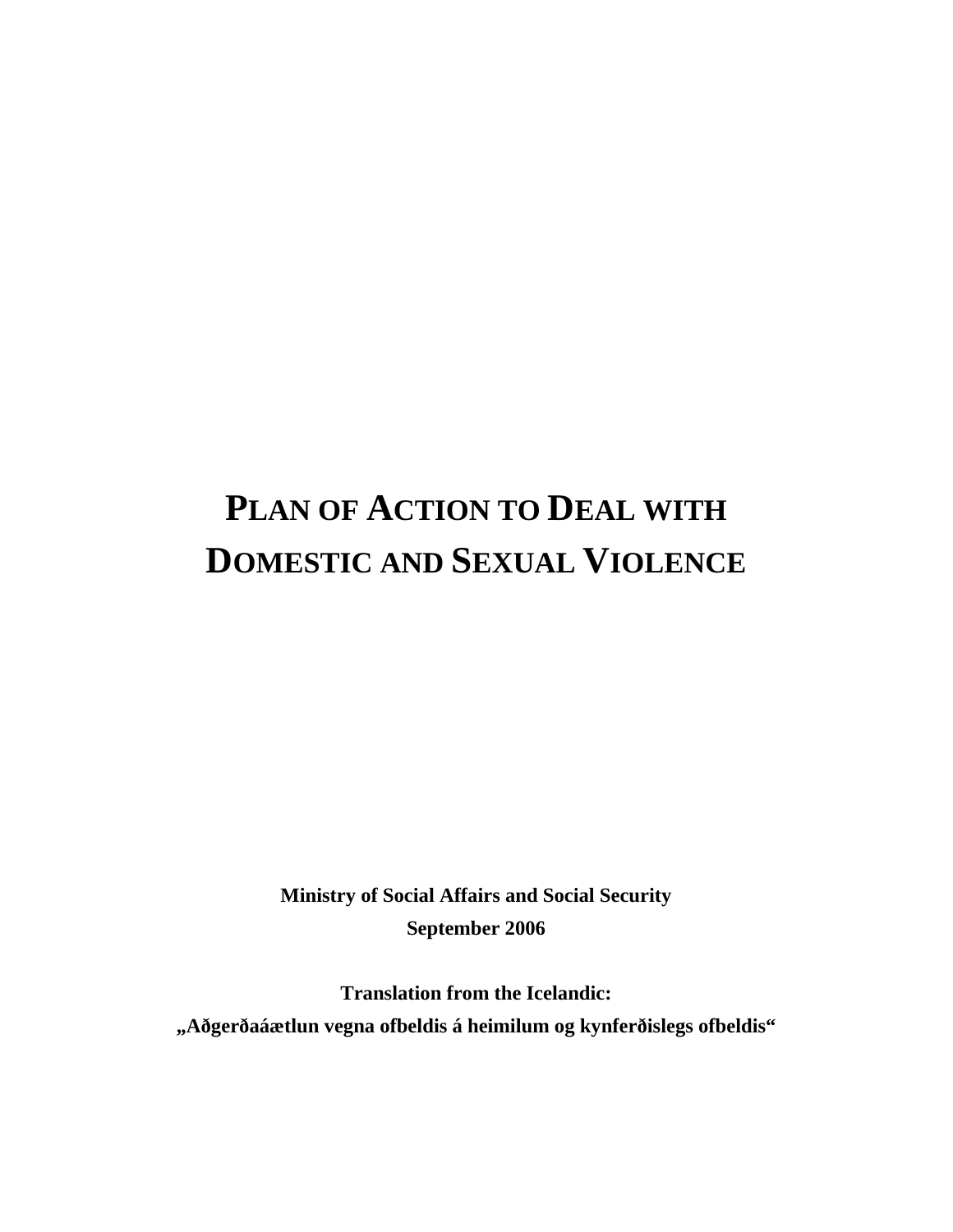## **Contents**

| 2. Further preventive measures should be taken to encourage public discussion of             |  |
|----------------------------------------------------------------------------------------------|--|
| violence against children and changes of attitude in the society.<br>4                       |  |
| Support for the parents of infants and young children who suffer from sleep disturbances and |  |
|                                                                                              |  |
|                                                                                              |  |
| Prospective parents.                                                                         |  |
| 3. The staff of institutions should be given assistance in recognising symptoms of violence  |  |
|                                                                                              |  |
|                                                                                              |  |
|                                                                                              |  |
|                                                                                              |  |
|                                                                                              |  |
|                                                                                              |  |
|                                                                                              |  |
|                                                                                              |  |
| 4. Child victims of domestic violence or sexual abuse should be guaranteed suitable          |  |
|                                                                                              |  |
|                                                                                              |  |
|                                                                                              |  |
|                                                                                              |  |
| Police investigations into cases of violence against children. 13<br>13                      |  |
| 5. The vicious circle of violent behaviour is to be broken by putting additional resources   |  |
|                                                                                              |  |
|                                                                                              |  |
| Remedial treatment for young offenders.                                                      |  |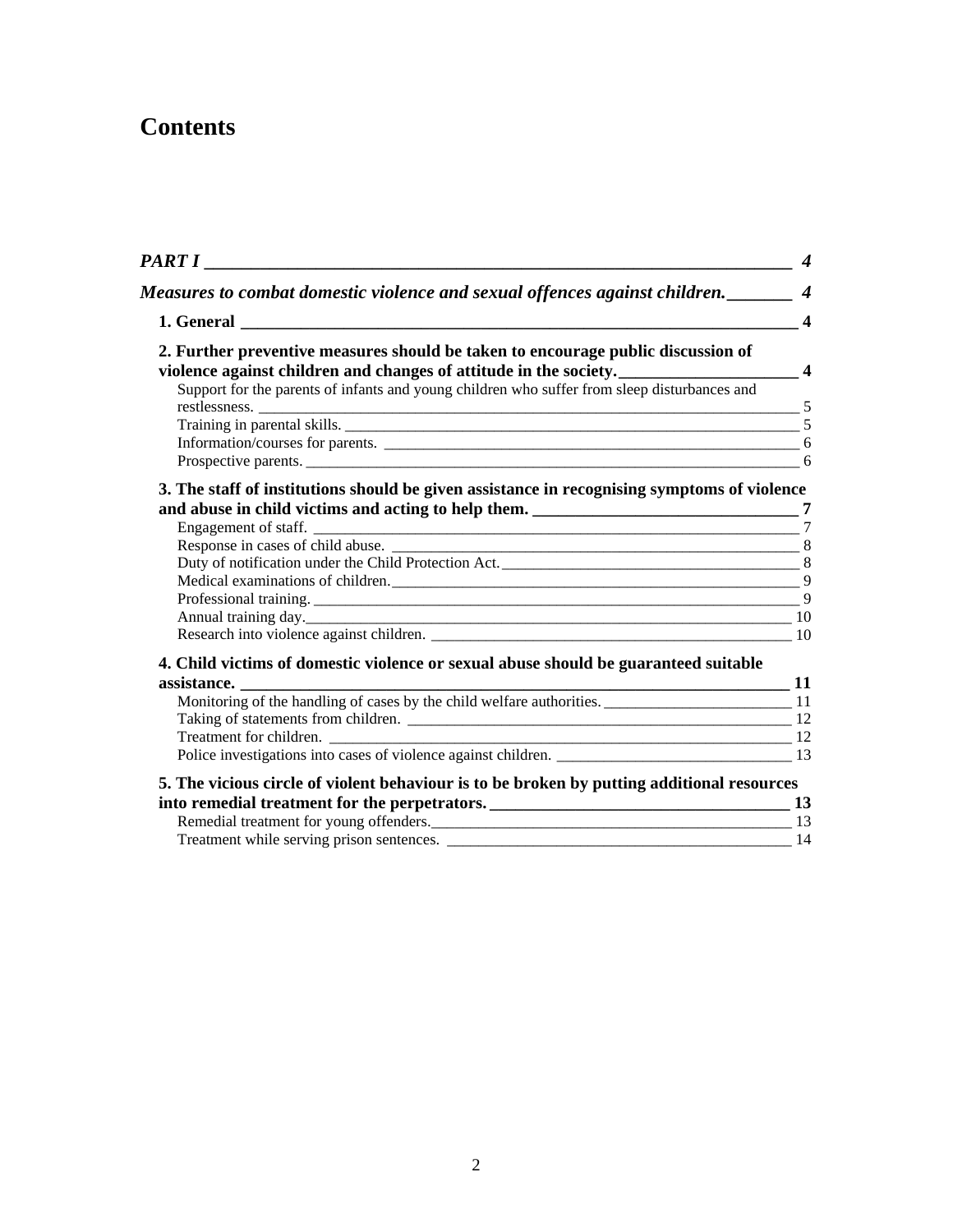|                                                                                                        | 15 |
|--------------------------------------------------------------------------------------------------------|----|
| Measures to tackle domestic violence and sexual offences against women.                                | 15 |
|                                                                                                        |    |
| 2. Further preventive measures should be taken to encourage public discussion of                       |    |
|                                                                                                        |    |
|                                                                                                        |    |
|                                                                                                        |    |
| Guideline action plans for the local authorities. 17                                                   |    |
| 3. The staff of institutions should be given assistance in recognising symptoms of gender-             |    |
|                                                                                                        |    |
|                                                                                                        |    |
|                                                                                                        |    |
|                                                                                                        |    |
| Manual for health-service workers. 19                                                                  |    |
|                                                                                                        |    |
|                                                                                                        |    |
|                                                                                                        |    |
|                                                                                                        |    |
| Survey of the scale of gender-based violence within particular groups of women. ___________________ 21 |    |
|                                                                                                        |    |
| 4. The victims of domestic violence and sexual violence should be guaranteed appropriate               |    |
|                                                                                                        |    |
|                                                                                                        |    |
|                                                                                                        |    |
|                                                                                                        |    |
|                                                                                                        |    |
| 5. The vicious circle of violence is to be broken by putting more resources into treatment             |    |
|                                                                                                        |    |
|                                                                                                        |    |
|                                                                                                        |    |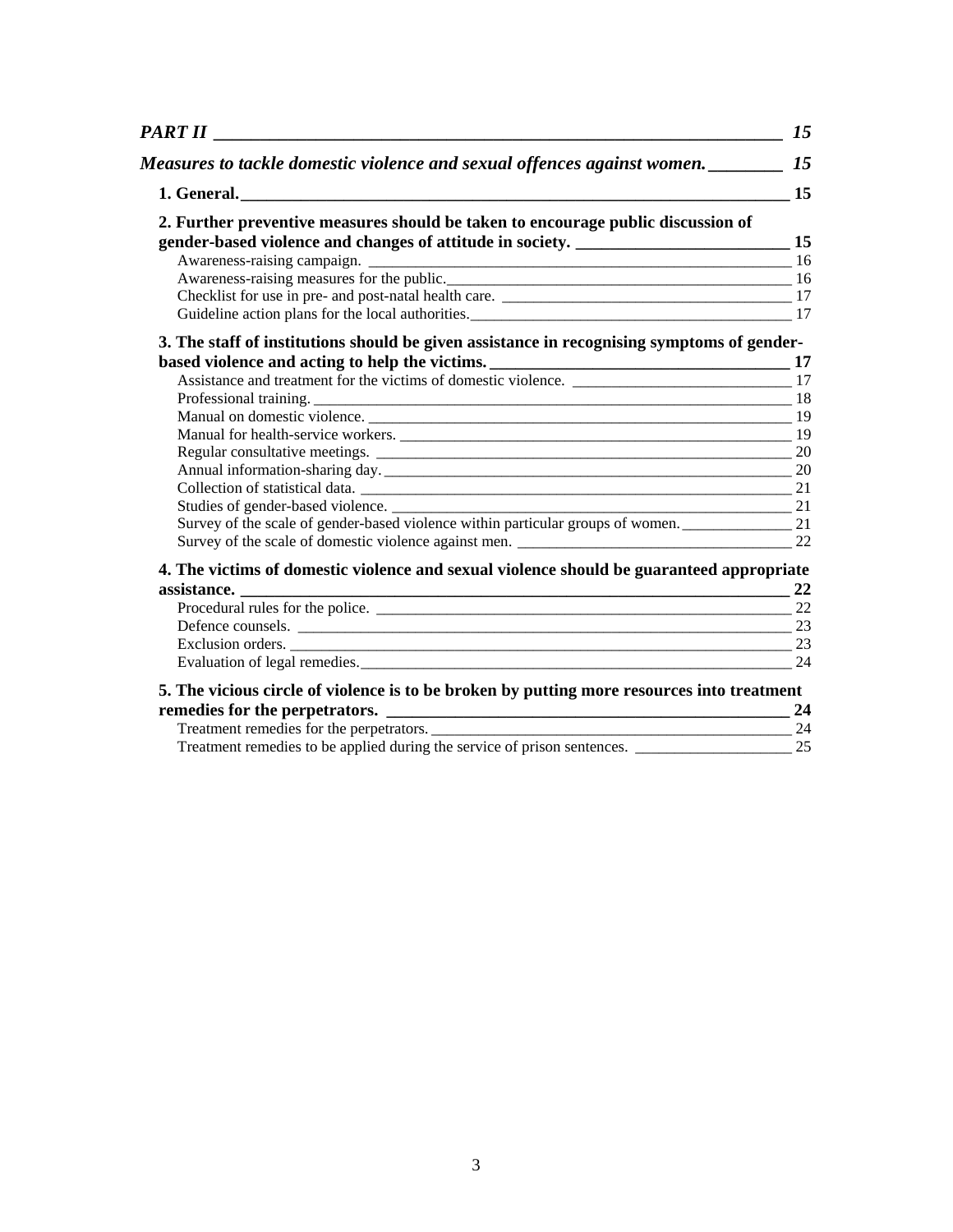## <span id="page-3-0"></span>**PART I**

## **Measures to combat domestic violence and sexual offences against children.**

## *1. General*

This plan covers the measures which the Government intends to take in order to prevent domestic violence and sexual offences against children, and also measures to help the victims of violence and offences of this type. Four main aims are identified in the plan; several measures are listed applying to each, with reasons for their choice.

A fundamental assumption in this plan is that in cases where children are the victims of violence and abuse, it is the adult who is responsible and must take the consequences of his actions, as conduct of this type is wholly unacceptable. The remedies proposed in the plan reflect this position and are therefore intended primarily to be applied to adults.

The bodies responsible for each of the measures are named and in some cases other parties which will be involved in applying the measures are also listed. The time-frame and completion dates for each measure are also specified.

## *2. Further preventive measures should be taken to encourage public discussion of violence against children and changes of attitude in the society.*

## **AIM**

## **To prevent domestic violence and sexual offences involving children.**

Professional knowledge of the causes of violence and how it can be prevented is an important element when planning preventive measures. As has been established, there is no simple explanation of why violence is directed against children; a complex pattern of cause and effect is involved.

Preventive measures may be directed towards children, adults, society as a whole and at risk groups. The merits of measures directed towards children themselves are disputed among professionals: some believe there is a danger that children will develop wrong ideas of their own responsibility regarding violence or abuse, and that they may develop fear towards all adults, etc.

The following are preventive measures directed primarily at children's parents/guardians.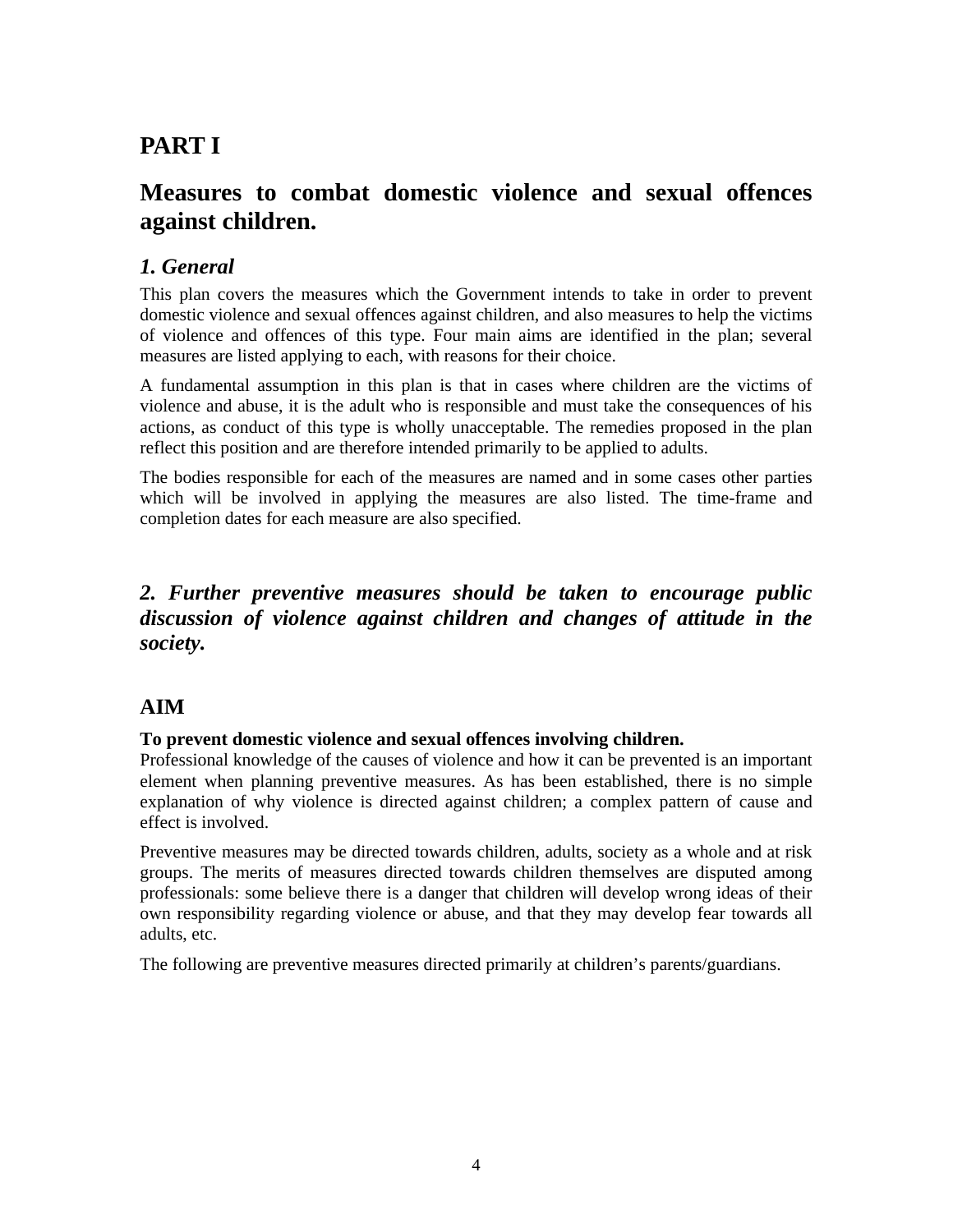## <span id="page-4-0"></span>**Support for the parents of infants and young children who suffer from sleep disturbances and restlessness.**

Infant's sleeping patterns or lack of sleep and crying tend to cause parents/guardians concern. Overseas studies have shown that when children have difficulty sleeping and cry a lot during the first six months of their lives, this may be followed by violence and behavioural problems later in life. To meet the needs of parents/guardians of infants and young children in situations of this type, it is desirable to have the primary health clinics give more information about sleep and sleep disturbances, and also about the services available to the parents of children with problems of this type.

| Measure          | An information pamphlet should be produced, both in Icelandic<br>and other languages, about sleep and sleep disturbances,<br>including the potential negative consequences of sleep<br>disturbances on the parent-child relationship, and about the<br>services available to parents of infants and young children who<br>suffer from sleep disturbances and restlessness. |
|------------------|----------------------------------------------------------------------------------------------------------------------------------------------------------------------------------------------------------------------------------------------------------------------------------------------------------------------------------------------------------------------------|
| Responsible body | Ministry of Health and Social Security.                                                                                                                                                                                                                                                                                                                                    |
| Time-frame       | 2007 to the end of 2010.                                                                                                                                                                                                                                                                                                                                                   |

## **Training in parental skills.**

Some local authorities in Iceland, e.g. Hafnarfjörður and Reykjanesbær, have offered structured treatment and advice for the parents/guardians of children of pre-school and junior school age with behavioural problems. Based on socialization theories, this approach has produced good results.

| Measure            | A conference/meetings should be held to publicise methods of<br>working with children of pre-school and junior school age who<br>suffer from behavioural problems. Local authorities should be<br>urged to offer support and advice for the parents/guardians of<br>these children. |
|--------------------|-------------------------------------------------------------------------------------------------------------------------------------------------------------------------------------------------------------------------------------------------------------------------------------|
| Responsible body   | Ministry of Social Affairs.                                                                                                                                                                                                                                                         |
| Other participants | Ministry of Education and the Association of Local Authorities<br>in Iceland.                                                                                                                                                                                                       |
| Completion date    | End of 2007.                                                                                                                                                                                                                                                                        |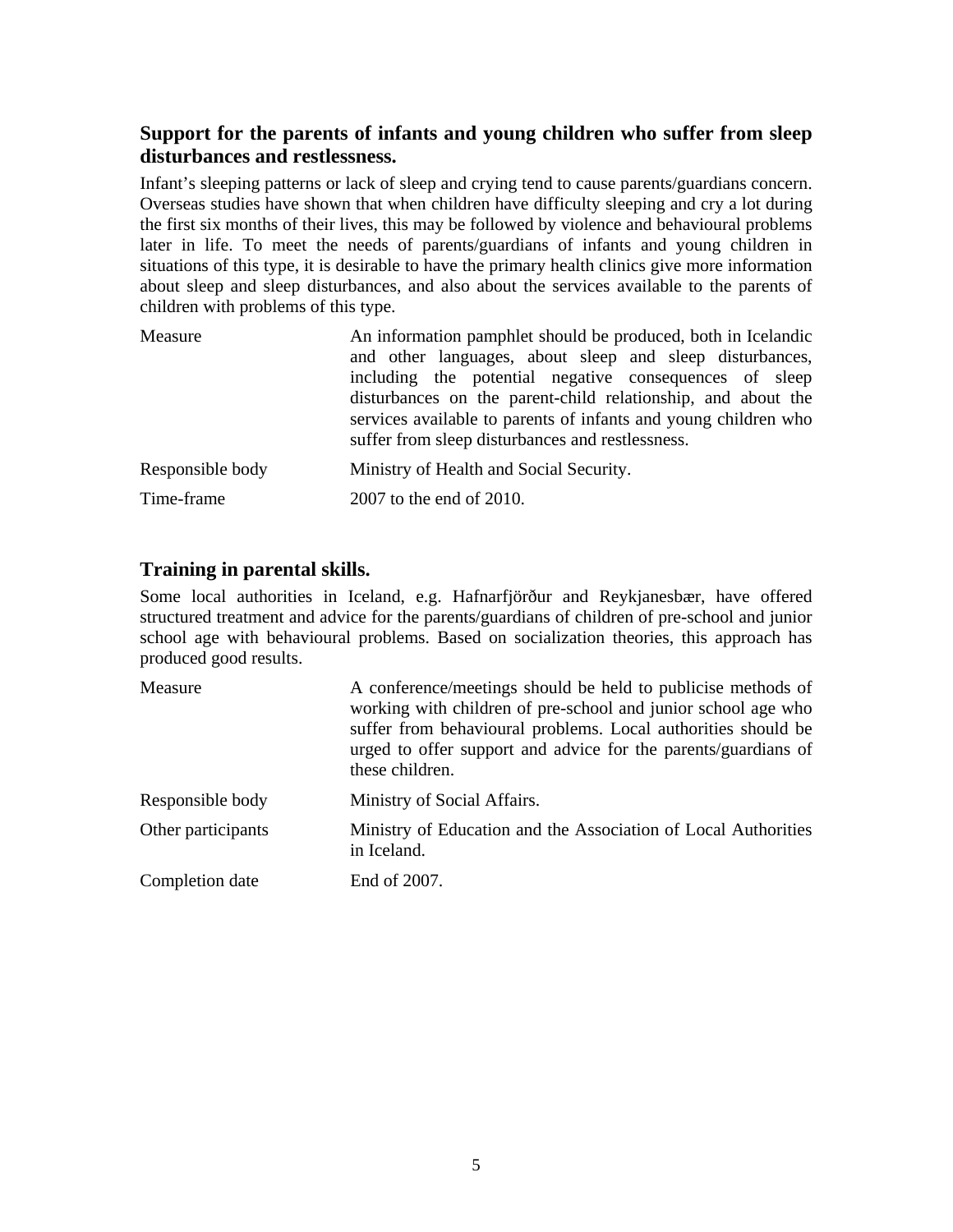#### <span id="page-5-0"></span>**Information/courses for parents.**

Research overseas has shown that young children, and particularly those aged under 3, constitute a risk group in terms of exposure to violence and abuse by their parents/guardians, more often by their mothers. The consequences of violence and abuse must be made clear to all parents/guardians in Iceland. In view of the cultural diversity in Iceland, informative material designed for parents/guardians should be prepared both in Icelandic and in other languages.

| Measure 1        | An information booklet should be prepared, in Icelandic and<br>various other languages, about the consequences of child abuse.<br>This booklet should be distributed as widely as possible and<br>receive public promotion.   |
|------------------|-------------------------------------------------------------------------------------------------------------------------------------------------------------------------------------------------------------------------------|
| Responsible body | Ministry of Social Affairs.                                                                                                                                                                                                   |
| Completion date  | September 2007.                                                                                                                                                                                                               |
| Measure 2        | Parents/guardians of pre-school children should have access to<br>courses run by the primary health clinics. The course materials<br>and lectures should be presented in various other languages in<br>addition to Icelandic. |
| Responsible body | Ministry of Health and Social Security.                                                                                                                                                                                       |
| Time-frame       | Beginning of 2008 to end of 2011.                                                                                                                                                                                             |

## **Prospective parents.**

School attendance by children and teenagers offers an opportunity to mould their attitudes and develop their competence as potential parents later in life. The junior and senior schools could play a larger role in preventing child abuse by teaching their pupils about the growth and development of children, so preparing them for the role of parenthood. Such teaching could be integrated with practical and theoretical studies in the junior and senior schools all over the country.

| Measure 1        | Preparation of a schedule covering methods of integrating<br>teaching about the growth and development of children into the<br>curriculum of the junior and senior schools. |
|------------------|-----------------------------------------------------------------------------------------------------------------------------------------------------------------------------|
| Responsible body | Ministry of Education.                                                                                                                                                      |
| Completion date  | November 2007.                                                                                                                                                              |
| Measure 2        | Publication of educational materials for the junior and senior<br>schools with the aim of increasing awareness of the growth and<br>development of children and child care. |
| Responsible body | Ministry of Education.                                                                                                                                                      |
| Completion date  | May 2008.                                                                                                                                                                   |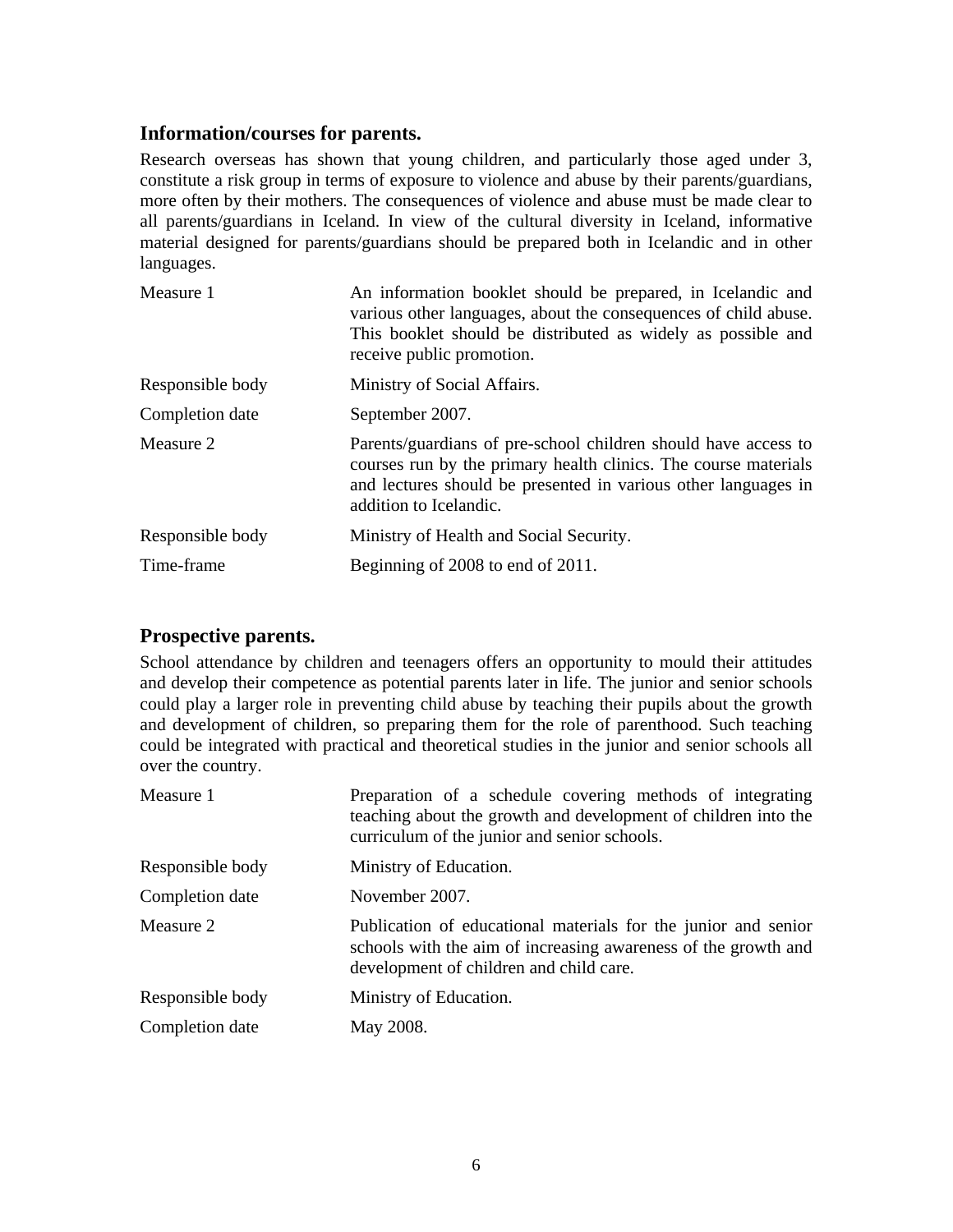## <span id="page-6-0"></span>*3. The staff of institutions should be given assistance in recognising symptoms of violence and abuse in child victims and acting to help them.*

## **AIM**

### **To increase the knowledge and skills of staff working with children and teenagers and to establish greater cooperation between them.**

In order to be able to help child victims of abuse, it is important that professionals employed in institutions such as pre-schools, junior schools, health clinics and child welfare authorities should be aware of the symptoms of violence and its consequences. It is also essential that they be aware of the steps to be taken when such cases occur. The institutions listed above play different roles in the life of the child and it is important that the professional staff be aware of the division between them. When more than one institution is involved in dealing with a family where a child has been abused, it is necessary that they cooperate, consult and communicate in a clear and decisive manner. For this to be possible, the staff must be aware of the scope and responsibilities of each separate institution.

In many cases it is not possible to be certain whether or not the child has actually been subjected to abuse. The child welfare authorities concentrate on monitoring the security of the child and the care receives, irrespective of the handling of the case in the criminal justice system.

Here follow a number of measures aimed at increasing staff ability to detect possible cases of child abuse and to assist the victims.

## **Engagement of staff.**

It should be made clear to applicants seeking positions where they will work with children and teenagers that they will be required to submit statements from the Penal Registry (clean criminal records) and that their permission may be requested to seek additional information from the registry to establish whether or not they have ever been convicted of sexual offences; this should be done early in the application process.

| Measure          | Rules of procedure should be laid down for institutions and<br>NGOs to follow when engaging staff (cf. Article 36 of the Child<br>Protection Act, No. 80/2002). |
|------------------|-----------------------------------------------------------------------------------------------------------------------------------------------------------------|
| Responsible body | Ministry of Social Affairs.                                                                                                                                     |
| Completion date  | November 2007.                                                                                                                                                  |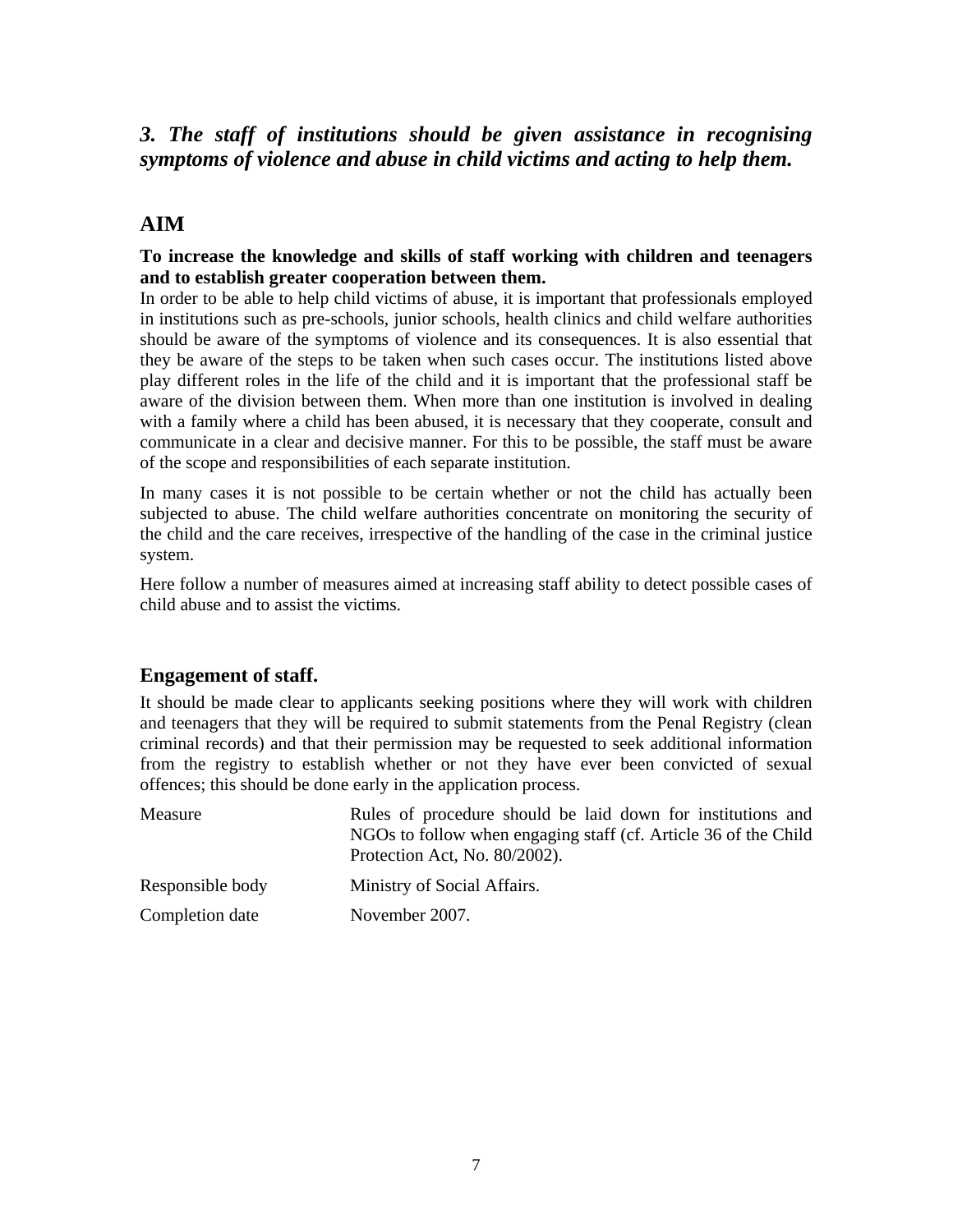### <span id="page-7-0"></span>**Response in cases of child abuse.**

Cases have occurred in which children have been subjected to physical violence, mental cruelty and/or sexual abused in institutions or group homes, both by other children and by employees. Such cases have included children who attend pre-school or junior school institutions for part of the day or all day; the same may apply to children who are placed for short of long periods in institutions or group homes and those who participate in sports and leisure activities run by NGOs. No guidelines/procedural rules exist for the staff of such institutions in Iceland on how to respond when a suspicion of abuse arises, whether the suspected violence or abuse takes place within or outside the institution.

| Measure          | Compilation of a manual for institutions/group homes laying<br>down procedures to be followed when suspicion arises that a<br>child has been subjected to abuse, whether this occurs within<br>the institution or elsewhere. |
|------------------|------------------------------------------------------------------------------------------------------------------------------------------------------------------------------------------------------------------------------|
| Responsible body | Ministry of Social Affairs.                                                                                                                                                                                                  |
| Other parties    | Ministry of Education, Ministry of Health and Social Security<br>and Minstry of Justice and Ecclesiastical Affairs.                                                                                                          |
| Completion date  | October 2007.                                                                                                                                                                                                                |

## **Duty of notification under the Child Protection Act.**

The Child Protection Act contains provisions obliging members of the public and those who deal with children in the context of their professions and responsibilities to inform the authorities in cases of suspected abuse; this obligation takes priority over other nondisclosure undertakings or ethical codes applying to the professions in question.

| Measure          | Compilation of a pamphlet calling attention to the<br>responsibilities of the child welfare authorities and stating the<br>provisions of chapter IV of the Child Protection Act on the<br>obligation on the part of members of the public and of<br>professional staff who deal with children and young persons in<br>the course of their work to report cases of suspected abuse or<br>violence. |
|------------------|---------------------------------------------------------------------------------------------------------------------------------------------------------------------------------------------------------------------------------------------------------------------------------------------------------------------------------------------------------------------------------------------------|
| Responsible body | Ministry of Social Affairs.                                                                                                                                                                                                                                                                                                                                                                       |
| Completion date  | November 2007.                                                                                                                                                                                                                                                                                                                                                                                    |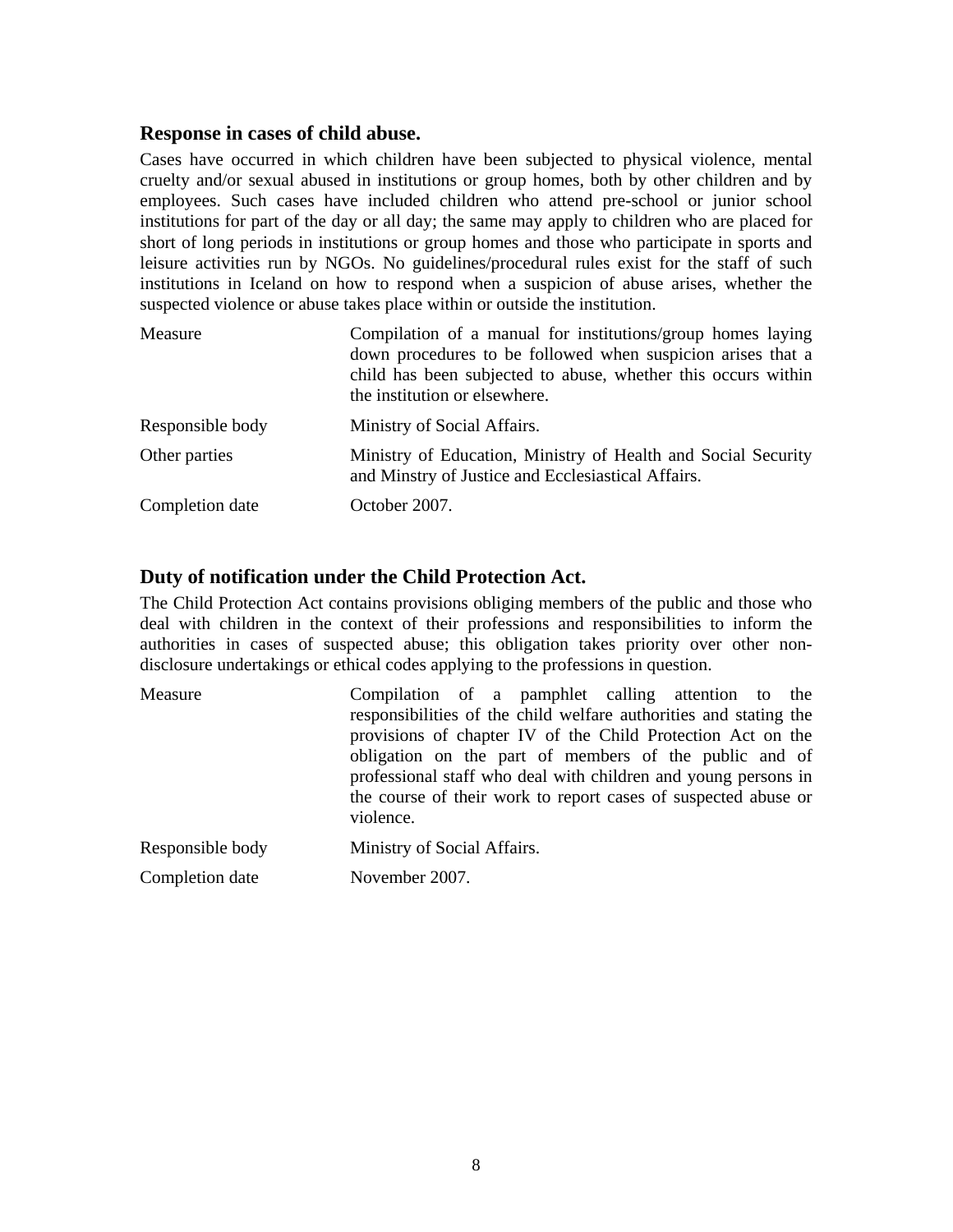### <span id="page-8-0"></span>**Medical examinations of children.**

Evidence of mental cruelty, physical violence and/or sexual abuse must be confirmed and steps must be taken to ensure that evidence is not destroyed or lost. In some cases, particularly those involving sexual abuse, there is not always physical evidence of the abuse. In the same way, it can be difficult to establish whether mental cruelty has occurred. No guidelines or checklists are available in Iceland specifying how medical examinations are to be carried out in cases where suspicion arises concerning child abuse. Thus, a coordinated set of procedures, with checklists and rules on how to carry out medical examinations of children who may be the victims of abuse could be a useful aid for health-service workers throughout Iceland. Cases of violence and abuse have been handled at the Astrid Lindgren Children's Hospital in Sweden according to detailed procedural rules and checklists for some years now, and it has been found easier to identify cases of violence against children at earlier stages by this means.

| Measure          | Compilation of a manual for health-service workers with<br>checklists and rules on how to carry out medical examinations |
|------------------|--------------------------------------------------------------------------------------------------------------------------|
|                  | of children who may be the victims of abuse.                                                                             |
| Responsible body | Ministry of Health and Social Security.                                                                                  |
| Completion date  | September 2008.                                                                                                          |

## **Professional training.**

Increased competence and skills on the part of health-service workers, teachers, pre-school teachers, ministers of religion, psychologists, social workers, policemen and lawyers, including judges, and also other professionals working with children and families, is an important element in establishing preventive measures against violence and abuse against children. Such skills include, for example, a knowledge of the symptoms of mental cruelty, physical violence and sexual abuse against children and training in conversational techniques.

| Measure 1        | Training is to be upgraded in the professions involved in<br>dealing with the victims of violence and abuse. The Ministry of<br>Education should give instructions to the educational<br>institutions involved in work with children and their families to<br>include teaching about child abuse in the curriculum of both<br>basic training and extension courses for professionals. In the<br>production of educational materials, the differing attitudes of<br>non-Icelandic cultural groups towards the upbringing of<br>children should be borne in mind. |
|------------------|-----------------------------------------------------------------------------------------------------------------------------------------------------------------------------------------------------------------------------------------------------------------------------------------------------------------------------------------------------------------------------------------------------------------------------------------------------------------------------------------------------------------------------------------------------------------|
| Responsible body | Ministry of Education.                                                                                                                                                                                                                                                                                                                                                                                                                                                                                                                                          |
| Time-frame       | September 2007–October 2011.                                                                                                                                                                                                                                                                                                                                                                                                                                                                                                                                    |
| Measure 2        | More prominence should be given in the National Police<br>College to the topic of child abuse, including an examination of<br>causes and effects and methods of response to cases of this type.                                                                                                                                                                                                                                                                                                                                                                 |
| Responsible body | Ministry of Justice and Ecclesiastical Affairs.                                                                                                                                                                                                                                                                                                                                                                                                                                                                                                                 |

Time-frame September 2007–October 2011.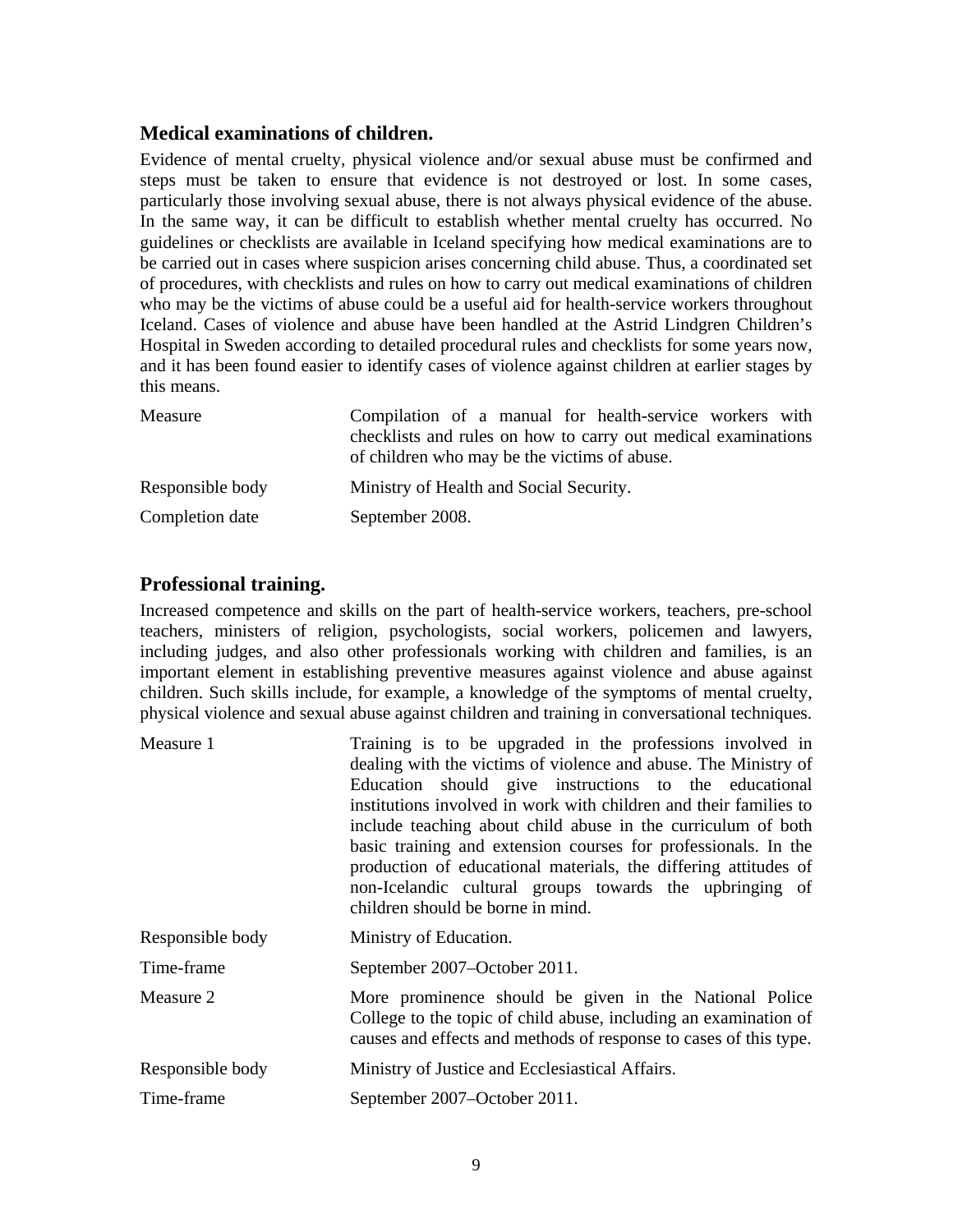## <span id="page-9-0"></span>**Annual training day.**

Increased competence and skills on the part teachers and other professionals working with children is an important element in establishing preventive measures against violence.

| Measure            | An annual training day should be held for persons who in the<br>course of their work are involved in caring for and teaching<br>children. The focus should be on preventive measures and the<br>causes and consequences of child abuse, the aim being to<br>increase the workers' professional skills and knowledge. |
|--------------------|----------------------------------------------------------------------------------------------------------------------------------------------------------------------------------------------------------------------------------------------------------------------------------------------------------------------|
| Responsible bodies | Ministry of Education and Ministry of Health and Social<br>Security.                                                                                                                                                                                                                                                 |
| Other participants | Ministry of Social Affairs and the Association of Local<br>Authorities in Iceland.                                                                                                                                                                                                                                   |
| Time-frame         | To commence in beginning of 2007.                                                                                                                                                                                                                                                                                    |

### **Research into violence against children.**

The Centre for Children and Family Research was established in the University of Iceland's Social Science Institute late in 2005. The Ministry of Social Affairs and the Ministry of Health and Social Security are among the founders of the centre. Few studies of child abuse that could indicate where the need for support and remedial measures lies have been carried out in Iceland. The report to the Minister of Justice on preventive measures against domestic violence, assistance to victims and remedial measures for perpetrators, dated 12 May 1998, stated: "On the other hand, the committee is of the opinion that violence against children cannot be treated separately from domestic violence. All violence committed in homes where there are children is also violence against those children. The committee points out that while many of the remedies proposed in the report may be of advantage to children, there is a need for a comprehensive study of the frequency of acts of violence and sexual abuse against children and the handling of such cases, irrespective of whether or not they take place in the home or elsewhere." This view is hereby endorsed, and it is recommended that a nationwide study be made of mental cruelty, physical violence and sexual abuse against children.

| Measure          | A nationwide study should be made of mental cruelty and<br>physical violence against children. Sexual offences against<br>children should be studied in the same way. The study should<br>not be restricted to surveying the extent of the abuse; the risk<br>factors and consequences of the abuse should be the main focus.<br>In addition, a survey should be made of the remedies available<br>for children in this group and, as appropriate, further remedial<br>measures should be developed. |
|------------------|------------------------------------------------------------------------------------------------------------------------------------------------------------------------------------------------------------------------------------------------------------------------------------------------------------------------------------------------------------------------------------------------------------------------------------------------------------------------------------------------------|
| Responsible body | Ministry of Social Affairs.                                                                                                                                                                                                                                                                                                                                                                                                                                                                          |
| Time-frame       | January 2008–end of 2011.                                                                                                                                                                                                                                                                                                                                                                                                                                                                            |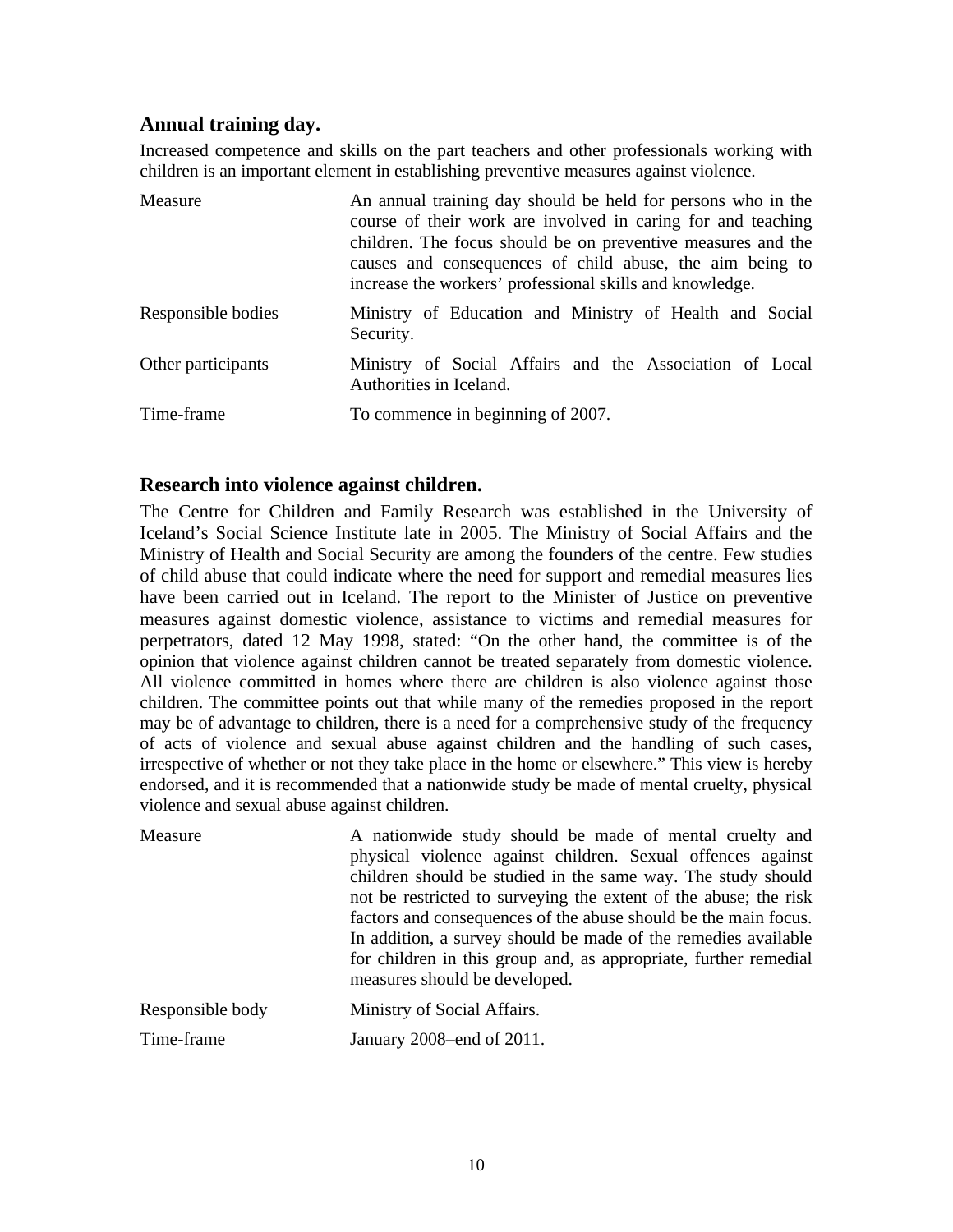## <span id="page-10-0"></span>*4. Child victims of domestic violence or sexual abuse should be guaranteed suitable assistance.*

## **AIM**

#### **That child victims of domestic violence or sexual abuse receive individually-tailored treatment.**

Here follow measures designed to meet the needs of child victims of domestic violence or sexual abuse.

### **Monitoring of the handling of cases by the child welfare authorities.**

The child welfare authorities play an important role in cases involving suspicion that a parent/guardian has subjected his child to mental cruelty, physical violence or sexual abuse. The same applies to cases where a parent/guardian is unable to protect the child against the violent behaviour of a third party. Statistical data from recent years show an increase in the number of notifications of violence against children in Iceland. Whether the actual scope and nature of the cases put before the child welfare authorities has changed in recent years has not been investigated. Nor do data exist showing how the local authorities in all parts of the country have responded to this increase in notified cases. In the light of this, there is felt to be a need to examine the size of the problem in Iceland, and then to assess whether criteria should be set regarding the number of cases handled by staff at any given time.

| Measure 1        | The obligation of the Government Agency for Child Protection<br>to monitor the work of the child welfare committees (cf. Article<br>8 of the Child Protection Act, No. 80/2002), should be<br>expanded to include the demanding of information about the<br>handling of cases and speed of their processing at quarterly<br>intervals. |
|------------------|----------------------------------------------------------------------------------------------------------------------------------------------------------------------------------------------------------------------------------------------------------------------------------------------------------------------------------------|
| Responsible body | Ministry of Social Affairs.                                                                                                                                                                                                                                                                                                            |
| Time-frame       | November 2006 to end of $2011$ .                                                                                                                                                                                                                                                                                                       |
| Measure 2        | Following a survey and data-collecting operation by the<br>Government Agency for Child Protection, an assessment should<br>be made of whether there is reason to establish criteria<br>regarding the number of cases handled by the staff at any given<br>time.                                                                        |
| Responsible body | Ministry of Social Affairs.                                                                                                                                                                                                                                                                                                            |
| Time-frame       | January 2007 to the end of 2011.                                                                                                                                                                                                                                                                                                       |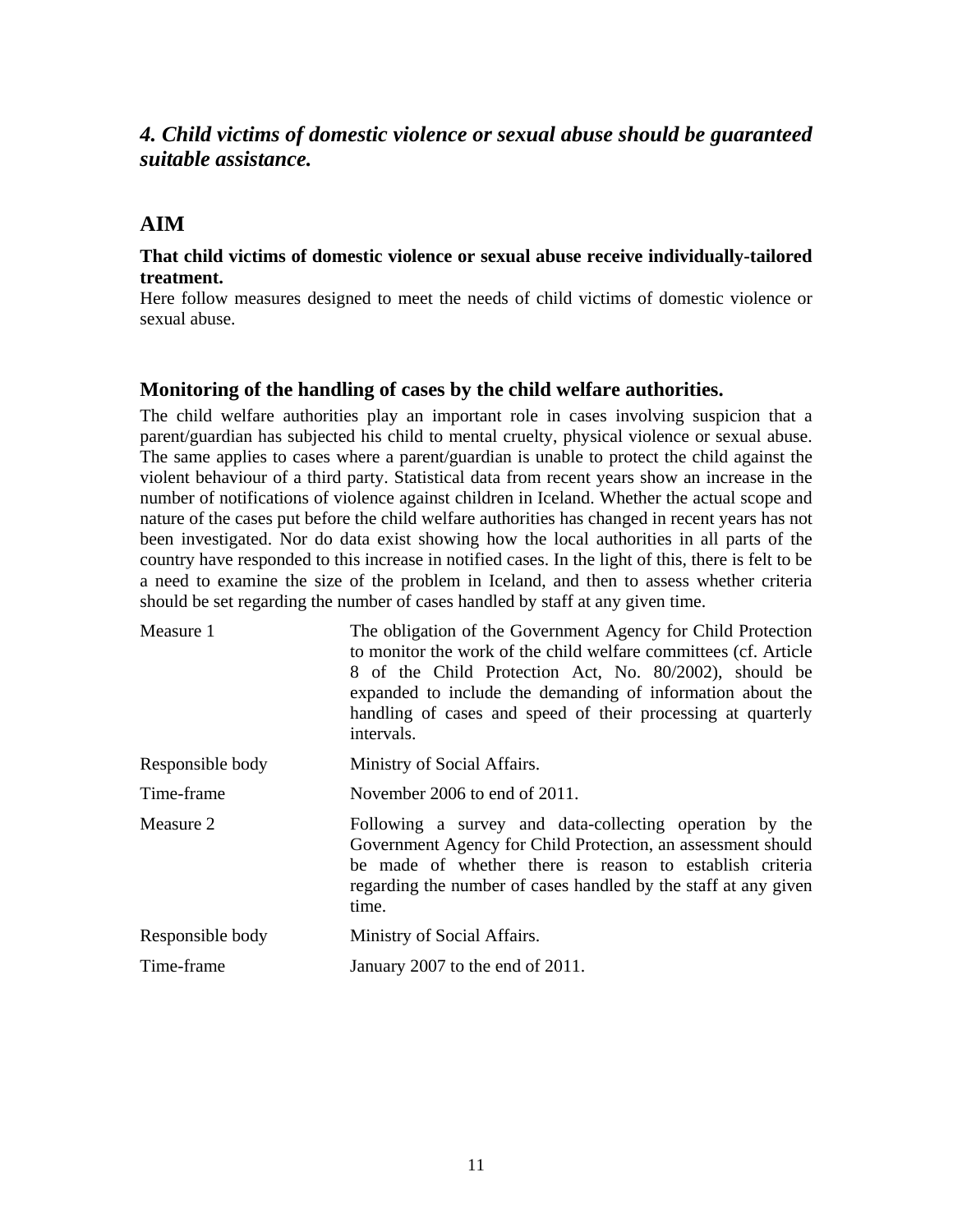## <span id="page-11-0"></span>**Taking of statements from children.**

The legal provisions covering the taking of statements from children in cases potentially involving sexual abuse, and the application of these provisions, have been under intense discussion in Iceland. This has focussed, in particular, on where statements are to be taken and who is to take them. If cases are investigated by the police, the current arrangement is that the place where testimony is taken from the child is determined by a judge. In the light of the age of criminal liability being fixed at 15 years, it is considered that children under the age of 15 should give testimony in the Children's House (Barnahús).

| Measure          | The courts should be instructed to make use, whenever possible,<br>of the facilities in the Children's House for taking statements<br>from children under the age of 15 in cases involving suspected<br>sexual offences. |
|------------------|--------------------------------------------------------------------------------------------------------------------------------------------------------------------------------------------------------------------------|
| Responsible body | Ministry of Justice and Ecclesiastical Affairs.                                                                                                                                                                          |
| Completion date  | May 2007.                                                                                                                                                                                                                |

### **Treatment for children.**

Treatment for children who have been subjected to mental cruelty, physical violence and/or sexual abuse must be tailored to the individual case, based on an individual assessment of the needs of the child.

Child welfare committees, the police and the district courts are able to make use of the services of the Children's House in connection with suspected cases of child abuse. The Children's Psychiatric Ward of Landspítalinn (the National and University Hospital of Iceland), treatment homes for children, the psychological departments of schools, selfemployed psychologists and psychiatrists also provide services for these children. Mental cruelty and physical abuse against children have not received the same amount of attention and follow-up action as cases of sexual abuse, despite statistical data indicating that a considerable number of children are the victims of such violence.

Excellent facilities have been established at the Children's House for medical examinations of children. A three-man professional team from Landspítalinn is on duty at the Children's House at a fixed time for part of the day every fortnight. When emergency medical services are required, the child welfare authorities send those concerned direct to the Emergency Ward of Landspítalinn, the Children's Ward of the Akureyri Provincial Hospital or the nearest primary healthcare/healthcare facilities.

| Measure          | The work of the Children's House shall be supported and<br>extended by publicising its services and finding ways of better<br>meeting the needs of children who have been subjected to<br>violence of all types. |
|------------------|------------------------------------------------------------------------------------------------------------------------------------------------------------------------------------------------------------------|
| Responsible body | Ministry of Social Affairs.                                                                                                                                                                                      |
| Time-frame       | To begin in June 2007.                                                                                                                                                                                           |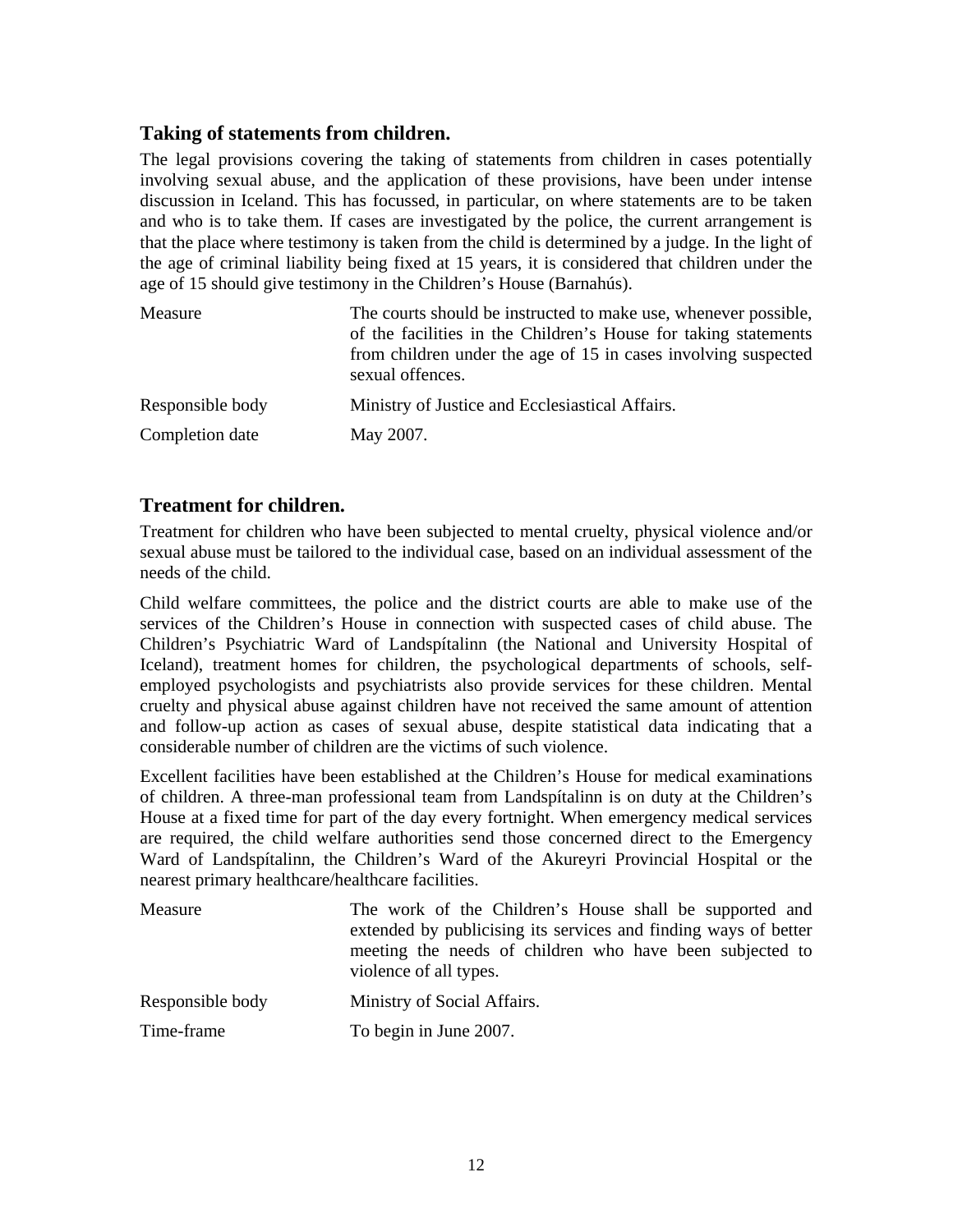## <span id="page-12-0"></span>**Police investigations into cases of violence against children.**

In cases of suspected sexual abuse, care is taken to ensure that specialist treatment of the child does not commence until after a statement has been taken from the child or an exploratory interview has taken place, as it is considered likely to have a damaging effect on the prosecution of the case in the criminal justice system, and could potentially influence the child's testimony in court or statements made in the exploratory interview if the child undergoes treatment before the case is investigated.

No statistics are available on the length of time that typically elapses between the referral of a case to the police and the first taking of a statement from the child.

| Measure          | An examination should be made of the average length of time<br>that elapsed during the period 2000-2005 between the referral of<br>cases to the police and the first taking of a statement from the<br>children involved and commencement of treatment of the child<br>by specialists. It is important that ways be sought of rectifying<br>any shortcomings that may be found in the conduct of police<br>investigations. |
|------------------|----------------------------------------------------------------------------------------------------------------------------------------------------------------------------------------------------------------------------------------------------------------------------------------------------------------------------------------------------------------------------------------------------------------------------|
| Responsible body | Ministry of Justice and Ecclesiastical Affairs.                                                                                                                                                                                                                                                                                                                                                                            |
| Completion date  | June 2007.                                                                                                                                                                                                                                                                                                                                                                                                                 |

## *5. The vicious circle of violent behaviour is to be broken by putting additional resources into remedial treatment for the perpetrators.*

## **AIM**

**That the perpetrators of violence and sexual abuse involving children be given an opportunity of undergoing treatment aimed at breaking the pattern of violent behaviour.** 

## **Remedial treatment for young offenders.**

Children who subject other children to mental cruelty, physical violence and/or sexual abuse are entitled to assistance and treatment under the Child Protection Act, No. 80/2002, in the same way as other children who are beset by problems and/or suffer from illnesses. It is important to provide treatment for children in this group, partly for preventive purposes; overseas studies have demonstrated that there is a considerable likelihood that they will commit violent acts later in life. The child welfare authorities, the Children's Psychiatric Ward of Landspítalinn and private specialists provide services for this group, but there is no remedial treatment programme apart from that offered at the treatment centre Berg.

Situated in the north of Iceland, the treatment centre Berg has accepted boys for treatment who have committed sexual offences against children. The staff of the home have worked under the guidance of a specialist in this field, in addition to which the boys have received individual treatment from the same specialist. Since 2000, nine boys who have all committed offences of a sexual offences against other children have spent time at the treatment centre Berg. Between 1 November 1998 and the end of 2004, suspected sexual offenders in 32% of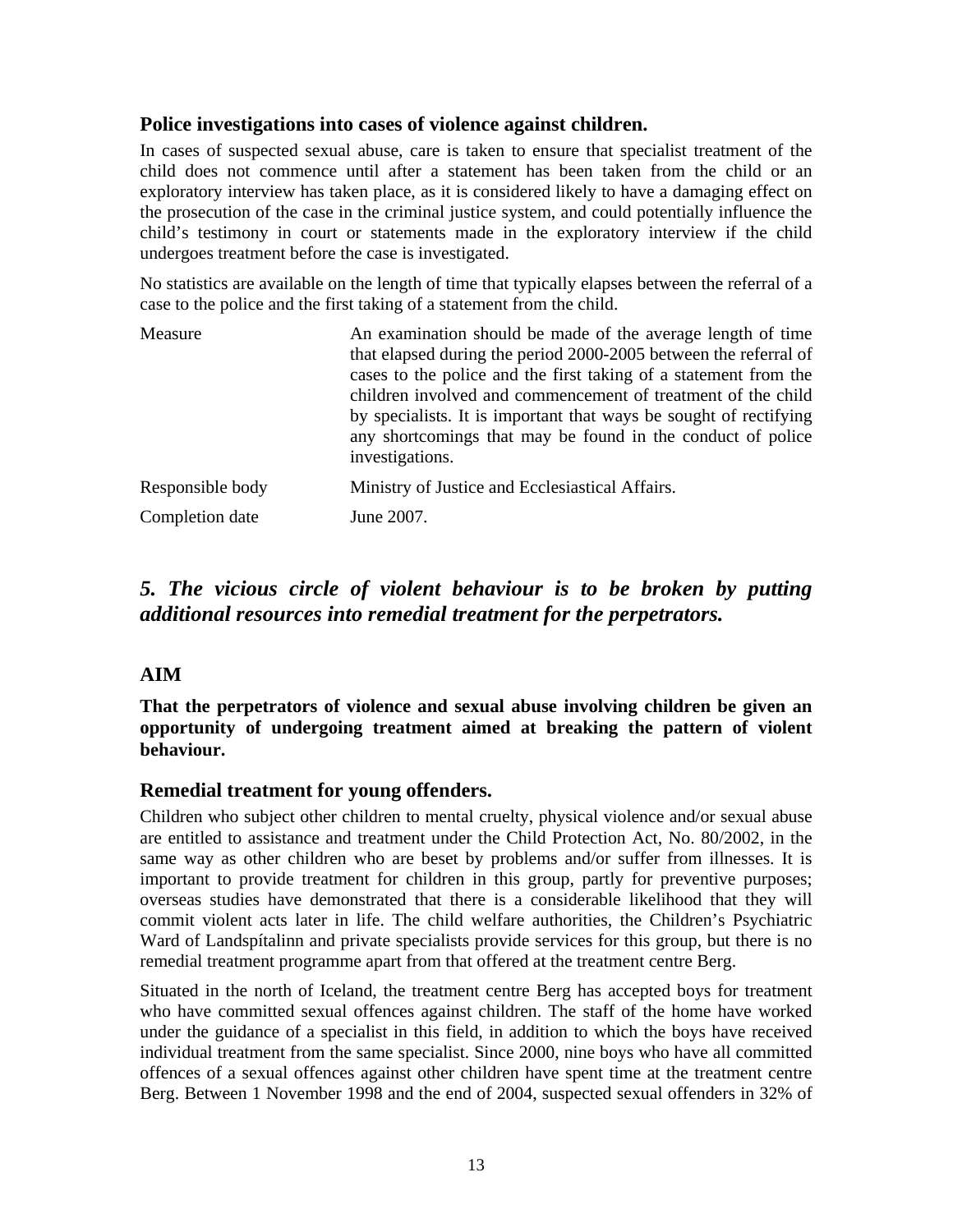<span id="page-13-0"></span>the cases handled in the Children's Centre were younger than 18 years; there were 127 offenders in this age-group, including the brothers, family friends or neighbours of the victims.

A British study from 2003 demonstrated that children who have been subjected to physical violence are more likely than those who are the victims of sexual abuse to commit acts of sexual abuse against other children. The same study also showed that young sexual offenders exhibit behaviour that is characterised by gross violence and threats towards children, while adult perpetrators tend rather to have other ways of enticing their victims to them. The findings of this British study are compatible with what has been found in cases investigated at the Children's House in recent years involving young sexual offenders. Overseas studies also show that half of adult sexual offenders begin this conduct during their teens, and this proportion is thought to be on the rise. As can be seen from the findings of these studies, violence tends to be perpetuated in a chain reaction both within the home and outside it and also from one generation to the next. No studies have been done of young violence offenders in Iceland.

| Measure          | A team of professional specialists skilled in the treatment of<br>young offenders who have subjected other children to mental<br>cruelty, physical violence and/or sexual abuse should be set up. |
|------------------|---------------------------------------------------------------------------------------------------------------------------------------------------------------------------------------------------|
| Responsible body | Ministry of Social Affairs.                                                                                                                                                                       |
| Time-frame       | January 2008–September 2011.                                                                                                                                                                      |

## **Treatment while serving prison sentences.**

A certain number of the individuals sentenced for acts of child abuse appear to lack a moral sense towards children. Some of them have serious personality disorders or mental disorders, and these may be in greater danger of abusing children if circumstances present themselves. In addition, these individuals are likely to be offenders in other areas.

| Measure          | Those sentenced to prison for acts of child abuse should<br>undergo treatment during their prison terms, the aim of this<br>being to reduce the likelihood of recidivism following their<br>release. Treatment of this type could also constitute part of their<br>punishment. |
|------------------|--------------------------------------------------------------------------------------------------------------------------------------------------------------------------------------------------------------------------------------------------------------------------------|
| Responsible body | Ministry of Justice and Ecclesiastical Affairs.                                                                                                                                                                                                                                |
| Time-frame       | To begin in 2007.                                                                                                                                                                                                                                                              |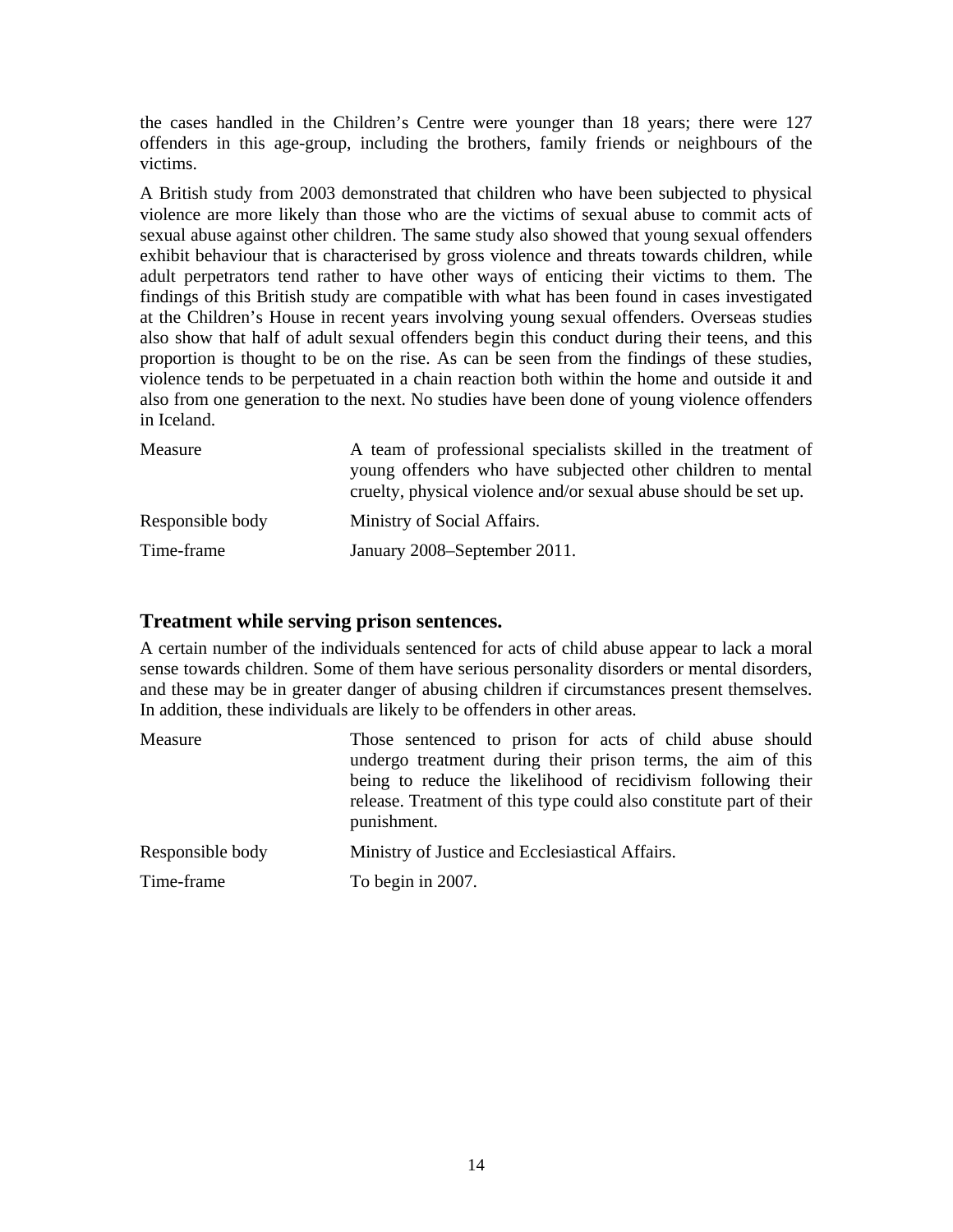## <span id="page-14-0"></span>**PART II**

## **Measures to tackle domestic violence and sexual offences against women.**

## *1. General.*

Here follows an account of the measures that the Government intends to take during the time covered by this plan in order to prevent domestic violence and sexual offences against adults. Four main aims are identified in the plan; several measures are listed applying to each, with reasons for their choice.

The bodies responsible for each of the measures are named and in some cases other parties which will be involved in applying the measures are also listed. The completion date and time-frame for each measure are also specified.

## *2. Further preventive measures should be taken to encourage public discussion of gender-based violence and changes of attitude in society.*

## **AIM**

### **To prevent domestic violence and sexual offences against women.**

Gender-based violence is a social problem which has long been in existence. For a long time it was concealed, but has now been brought out into the open in recent years and received more public attention. Considerable results have been achieved in recent years in terms of better understanding and more open access to assistance and services for the victims of gender-based violence. All efforts must be put into strengthening preventive measures and putting across a clear message to the effect that gender-based violence is never justified under any circumstances.

If substantial results are to be achieved in the struggle against gender-based violence, it is a matter of urgency that society should recognise the existence of the problem and take deliberate steps to prevent it from being tolerated.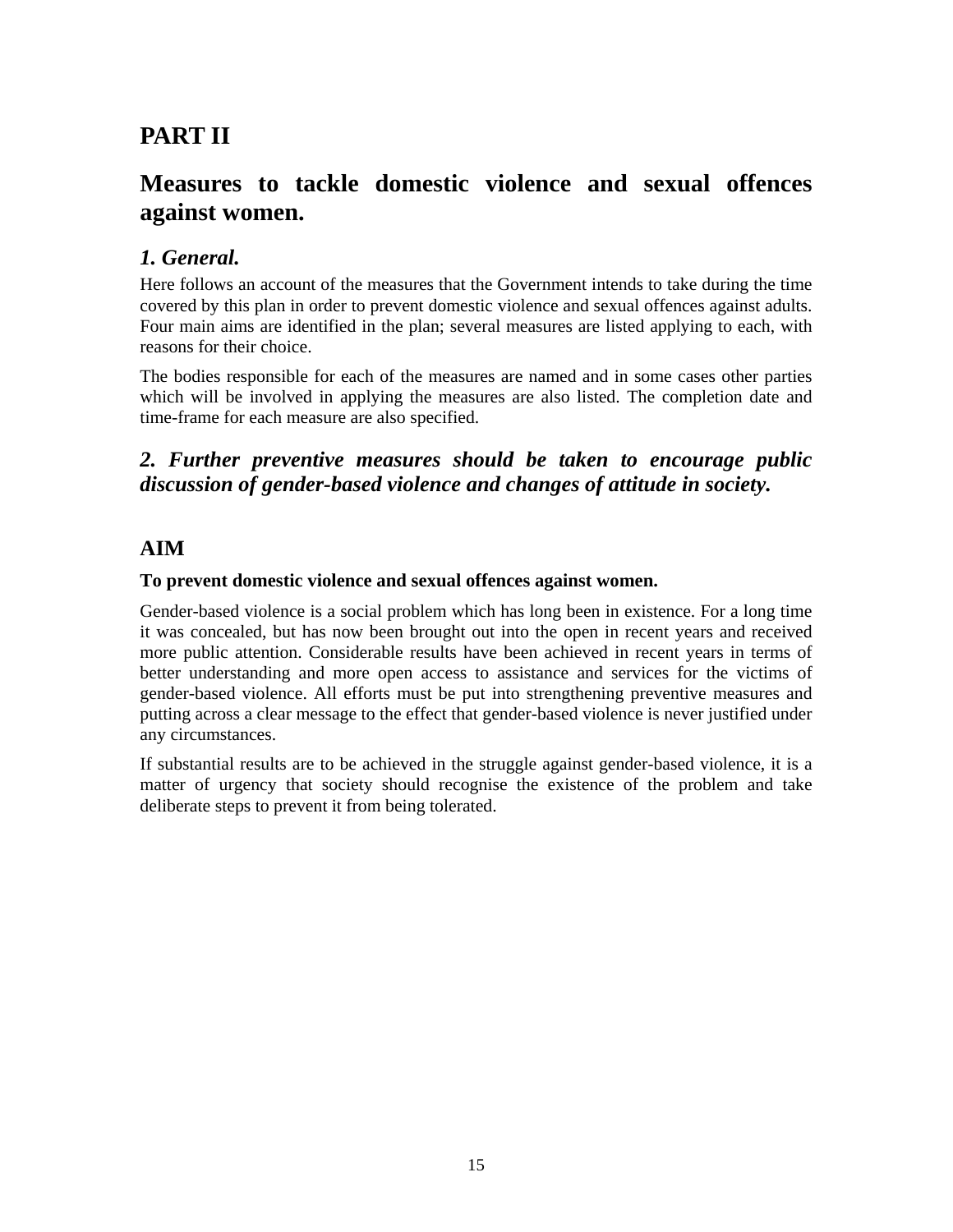#### <span id="page-15-0"></span>**Awareness-raising campaign.**

Collaboration must be sought with the media and NGOs in order to publicise the message that gender-based violence is not tolerated in Icelandic society. The aim of this is to make people aware of the existence of domestic and gender-based violence, the nature of the problem and where victims can turn for support and assistance. It is also important to examine how traditional gender roles and stereotypes may encourage violence against women.

| Measure            | The Government should hold regular awareness-raising<br>campaigns, in collaboration with the media and NGOs, with the<br>emphasis on putting across a preventive message, so<br>encouraging public condemnation of gender-based violence. At<br>the same time, action should be taken to counter traditional<br>gender roles and stereotypes which encourages violence against<br>women. |
|--------------------|------------------------------------------------------------------------------------------------------------------------------------------------------------------------------------------------------------------------------------------------------------------------------------------------------------------------------------------------------------------------------------------|
| Responsible body   | Ministry of Social Affairs.                                                                                                                                                                                                                                                                                                                                                              |
| Other participants | Association of Local Authorities in Iceland.                                                                                                                                                                                                                                                                                                                                             |
| Time-frame         | $2007 - 2011$ .                                                                                                                                                                                                                                                                                                                                                                          |

#### **Awareness-raising measures for the public.**

Domestic violence is one type of gender-based violence which is often difficult to detect and analyse. It takes many forms which must be recognised and identified. These may range from physical blows and injuries of all types to mental cruelty, including disrespect, rejection, humiliation and threats, which is often more difficult to detect. Sexual violence is another type of gender-based violence to which attention must be drawn. It is envisaged that posters with information about domestic violence will be produced and distributed and displayed as widely as possible. It is important that the campaign should reach as wide a public as possible, and therefore these posters will be produced in various languages in addition to Icelandic to take account of the fact that the number of non-Icelandic speakers in the country has risen recently.

| Measure                | A poster should be produced, in Icelandic and also in various<br>other languages, with information on the nature of domestic<br>violence in all its forms (mental cruelty, physical violence or<br>sexual abuse). It should also contain information on where<br>victims can turn for support and advice. The posters should be<br>distributed and displayed as widely as possible. |
|------------------------|-------------------------------------------------------------------------------------------------------------------------------------------------------------------------------------------------------------------------------------------------------------------------------------------------------------------------------------------------------------------------------------|
| Responsible body       | Ministry of Social Affairs.                                                                                                                                                                                                                                                                                                                                                         |
| Other parties involved | The Women's Shelter (Kvennaathvarfið).                                                                                                                                                                                                                                                                                                                                              |
| Completion date        | April 2007.                                                                                                                                                                                                                                                                                                                                                                         |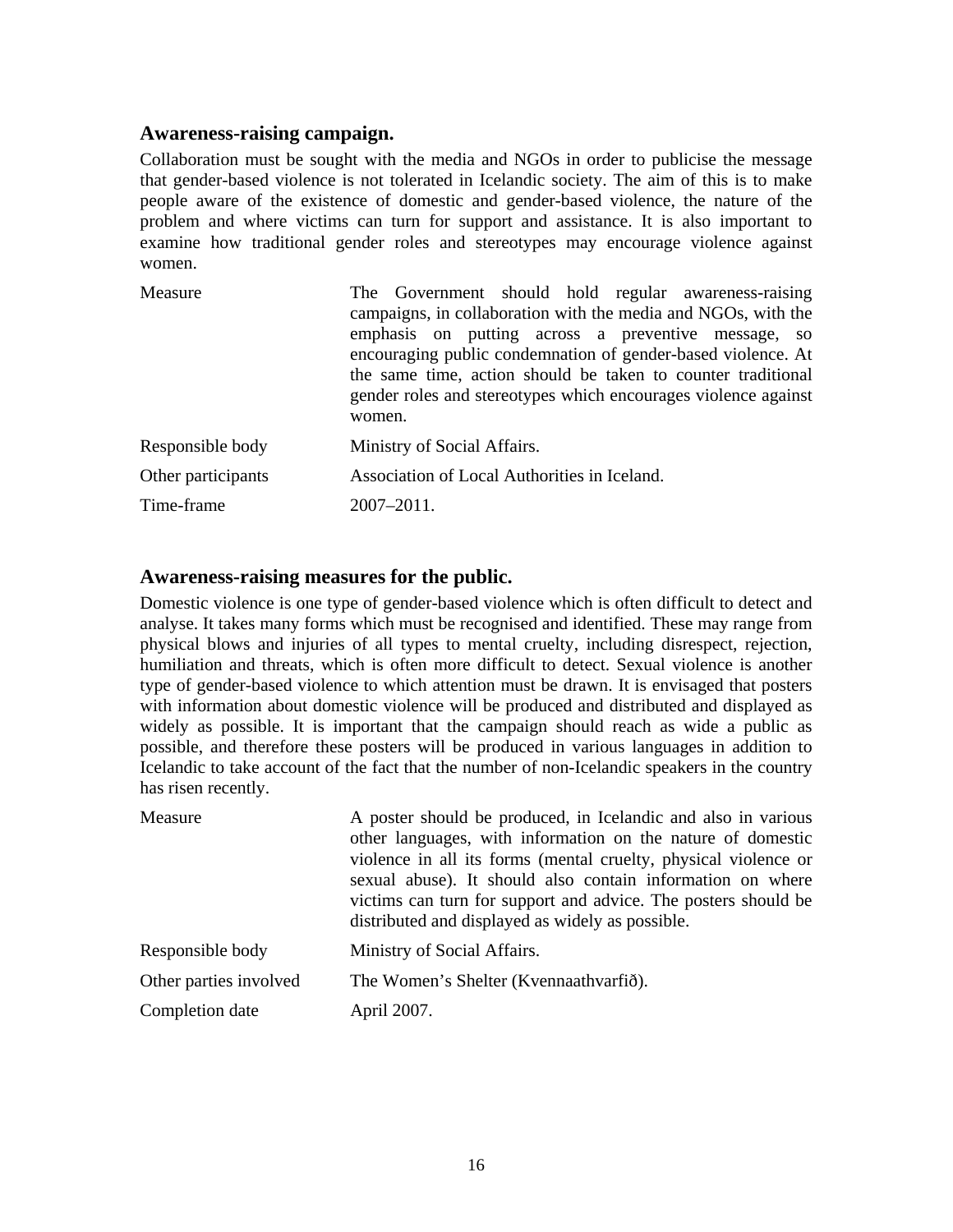### <span id="page-16-0"></span>**Checklist for use in pre- and post-natal health care.**

Overseas studies show that women are in twice as much danger of being subjected to violence by their partners while they are pregnant than otherwise. The aim of using a checklist is to screen for violence against pregnant women. It is also intended to put the message across that society is concerned over the problem of violence, which is not merely the private concern of the victims.

| Measure          | A checklist should be drawn up for use in pre-and post-natal<br>examinations so as to monitor the social circumstances of<br>expectant mothers, including the incidence of violence in their<br>homes. |
|------------------|--------------------------------------------------------------------------------------------------------------------------------------------------------------------------------------------------------|
| Responsible body | Ministry of Health and Social Security.                                                                                                                                                                |
| Completion date  | <b>March 2008.</b>                                                                                                                                                                                     |

## **Guideline action plans for the local authorities.**

It is important that the local authorities should take deliberate steps on prevention, including awareness-raising campaigns among the public, to tackle the problem of gender-based violence among the inhabitants of their local government areas. It is also important to ensure that the services in the immediate environment of the victims be efficient and that it should be clear where people can go when they need help. It is not less vital that various serviceproviders within the local authorities should maintain smooth cooperation.

| Measure            | The Ministry of Social Affairs should publish a guideline plan<br>of action for the local authorities, including, amongst other<br>things, preventive methods, ways of screening for violence and<br>ways of detecting its consequences. One of these methods is to<br>establish cross-discipline collaboration on the issue. |
|--------------------|-------------------------------------------------------------------------------------------------------------------------------------------------------------------------------------------------------------------------------------------------------------------------------------------------------------------------------|
| Responsible body   | Ministry of Social Affairs.                                                                                                                                                                                                                                                                                                   |
| Other participants | Association of Local Authorities in Iceland.                                                                                                                                                                                                                                                                                  |
| Completion date    | September 2007.                                                                                                                                                                                                                                                                                                               |

## *3. The staff of institutions should be given assistance in recognising symptoms of gender-based violence and acting to help the victims.*

## **AIM**

**To increase the knowledge and skills of staff working with the victims of genderbased violence and to establish greater cooperation between them.** 

#### **Assistance and treatment for the victims of domestic violence.**

It is necessary that the victims of domestic violence have easy access to specialist services and know where to find them. In recent years, victims of sexual offences have been able to go to the Emergency Reception Unit for Rape Victims for help and support. No comparable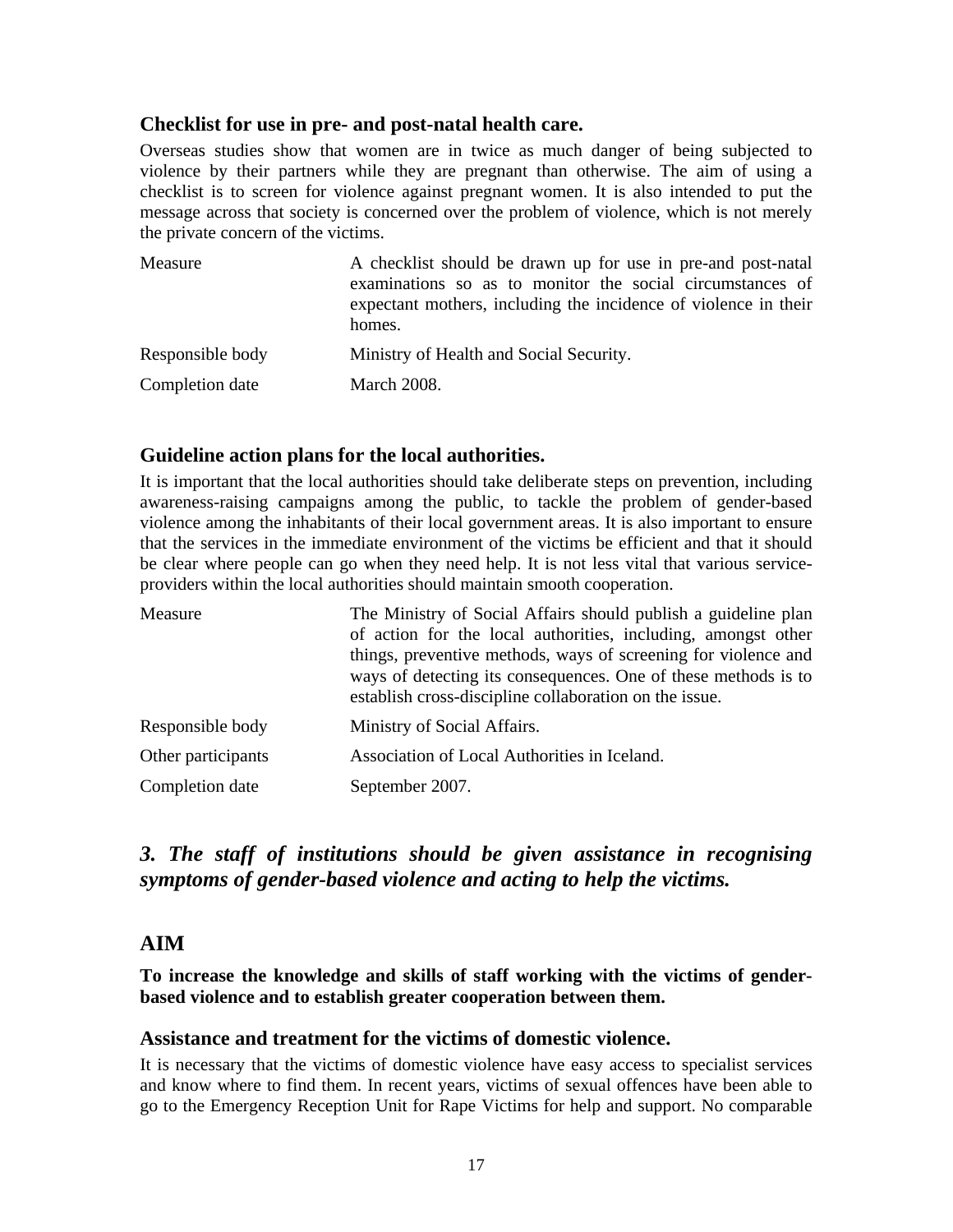<span id="page-17-0"></span>service exists for the victims of domestic violence, and as a result it is largely a matter of chance where they go in search of help. A great deal of experience and skill has been built up at the Emergency Reception Unit for Rape Victims and the Centre for Post-Traumatic Assistance regarding violence and its effects; as it is important to provide victims of domestic violence with very much the same sort of assistance as victims of sexual offences and sexual abuse, it is envisaged that the services of these two units should be available to them too. It is also important that the Emergency Reception Unit for Rape Victims and the Centre for Post-Traumatic Assistance establish closer cooperation with parties involved with the victims of domestic violence in order to enhance the quality of services available to this group.

| Measure          | The Ministry of Health and Social Security should commission<br>the director of Landspitalinn (the National and University<br>Hospital) to submit proposals on how to support the Emergency<br>Reception Unit for Rape Victims and the Centre for Post-<br>Traumatic Assistance within the hospital, expand their<br>collaboration and broaden their sphere of operations so as to<br>embrace both domestic violence and sexual violence. Following<br>consultation with the Ministry of Health and Social Security,<br>these proposals should then be put into practice. Furthermore,<br>the director should be commissioned to investigate other<br>methods of promoting more efficient collaboration with the<br>social welfare authorities, the child protection authorities, the<br>primary health clinics, NGOs and other parties involved with |
|------------------|-------------------------------------------------------------------------------------------------------------------------------------------------------------------------------------------------------------------------------------------------------------------------------------------------------------------------------------------------------------------------------------------------------------------------------------------------------------------------------------------------------------------------------------------------------------------------------------------------------------------------------------------------------------------------------------------------------------------------------------------------------------------------------------------------------------------------------------------------------|
|                  | the victims of gender-based violence.                                                                                                                                                                                                                                                                                                                                                                                                                                                                                                                                                                                                                                                                                                                                                                                                                 |
| Responsible body | Ministry of Health and Social Security.                                                                                                                                                                                                                                                                                                                                                                                                                                                                                                                                                                                                                                                                                                                                                                                                               |
| Time-frame       | Proposals are to be ready by the end of 2007.                                                                                                                                                                                                                                                                                                                                                                                                                                                                                                                                                                                                                                                                                                                                                                                                         |

## **Professional training.**

It is necessary that the training curricula (both basic training and continuing education, extension courses, etc.) of those who in the course of their work deal with the victims of gender-based violence, such as health-service workers, ministers of religion, psychologists, social workers, teachers, pre-school teachers, policemen and lawyers, including judges, should include material about gender-based violence, including how it is to be defined, its causes and consequences and, not least, how to respond if cases of this type arise. A possible aspect of this would be special teaching and training for certain professions in conversational technique and the reception and examination of victims of gender-based violence.

| Measure 1        | Training (both basic training and extension courses, etc.) is to<br>be upgraded in the professions involved in identifying and<br>treating the victims of gender-based violence. The Ministry of<br>Education should give instructions to the educational<br>institutions involved in training professionals whose work will<br>include dealing with the victims of gender-based violence to<br>include teaching about gender-based violence in the curriculum.<br>Steps shall also be taken to promote the production of<br>educational materials. |
|------------------|-----------------------------------------------------------------------------------------------------------------------------------------------------------------------------------------------------------------------------------------------------------------------------------------------------------------------------------------------------------------------------------------------------------------------------------------------------------------------------------------------------------------------------------------------------|
| Responsible body | Ministry of Education.                                                                                                                                                                                                                                                                                                                                                                                                                                                                                                                              |

18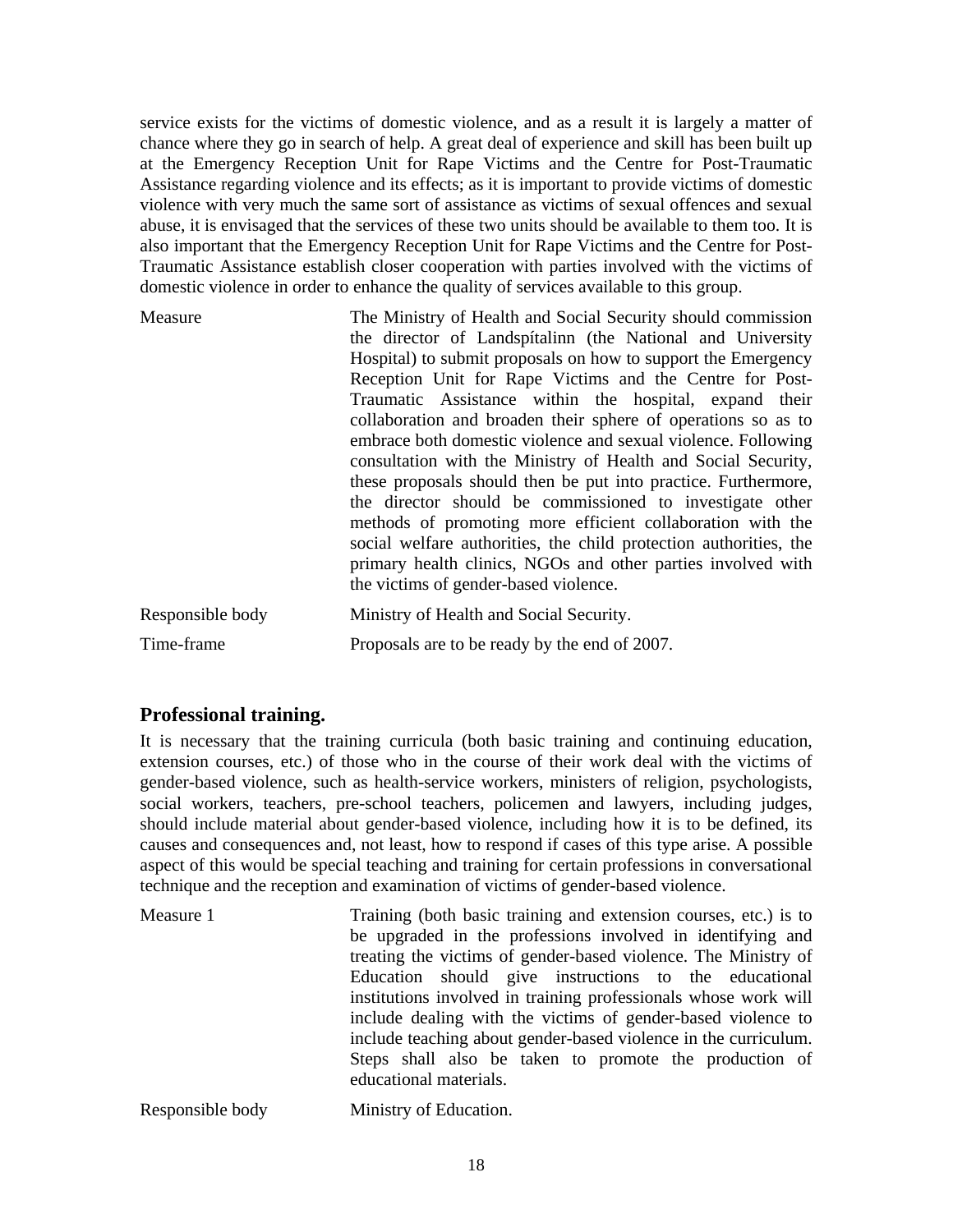<span id="page-18-0"></span>

| Time-frame       | September 2007 to the end of 2011.                                                                                                                                                                                              |
|------------------|---------------------------------------------------------------------------------------------------------------------------------------------------------------------------------------------------------------------------------|
| Measure 2        | More emphasis should be placed in the National Police College<br>on teaching about domestic violence and sexual violence,<br>including an examination of causes and effects and methods of<br>responding to cases of this type. |
| Responsible body | Ministry of Justice and Ecclesiastical Affairs.                                                                                                                                                                                 |
| Time-frame       | September 2007–October 2011.                                                                                                                                                                                                    |

## **Manual on domestic violence.**

It is proposed that work begin on the preparation of a manual on domestic violence that could be of use to members of a number of different professions, including health-service workers, social workers, teachers and lawyers, including judges. Such a manual could, for example, be of use in teaching in schools, and could also be of value to those already employed in the professions listed. It is important that the material be presented in an accessible and clear manner.

| Measure            | A manual should be published containing information for<br>professionals involved in dealing with the victims and<br>perpetrators of domestic violence, the aim being to present<br>important information for these professionals regarding this<br>type of violence. |
|--------------------|-----------------------------------------------------------------------------------------------------------------------------------------------------------------------------------------------------------------------------------------------------------------------|
| Responsible body   | Ministry of Social Affairs.                                                                                                                                                                                                                                           |
| Other participants | The Ministry of Justice and Ecclesiastical Affairs, Ministry of<br>Education, Ministry of Health and Social Security, and the<br>Association of Local Authorities in Iceland.                                                                                         |
| Completion date    | <b>March 2007.</b>                                                                                                                                                                                                                                                    |

## **Manual for health-service workers.**

Increased competence and skills on the part of health-service workers who are involved with the victims of gender-based violence is an important element in preventive work against violence. It is important that these health-service workers have common goals and work according to the same definitions so that the victim will at all times receive the best possible service.

| Measure          | An examination should be made to see whether there is reason<br>to compile a manual with clinical directions for workers in the<br>health services with the aim of supporting and increasing the<br>capacity of these workers and coordinating their working<br>methods. |
|------------------|--------------------------------------------------------------------------------------------------------------------------------------------------------------------------------------------------------------------------------------------------------------------------|
| Responsible body | Ministry of Health and Social Security.                                                                                                                                                                                                                                  |
| Completion date  | June 2007.                                                                                                                                                                                                                                                               |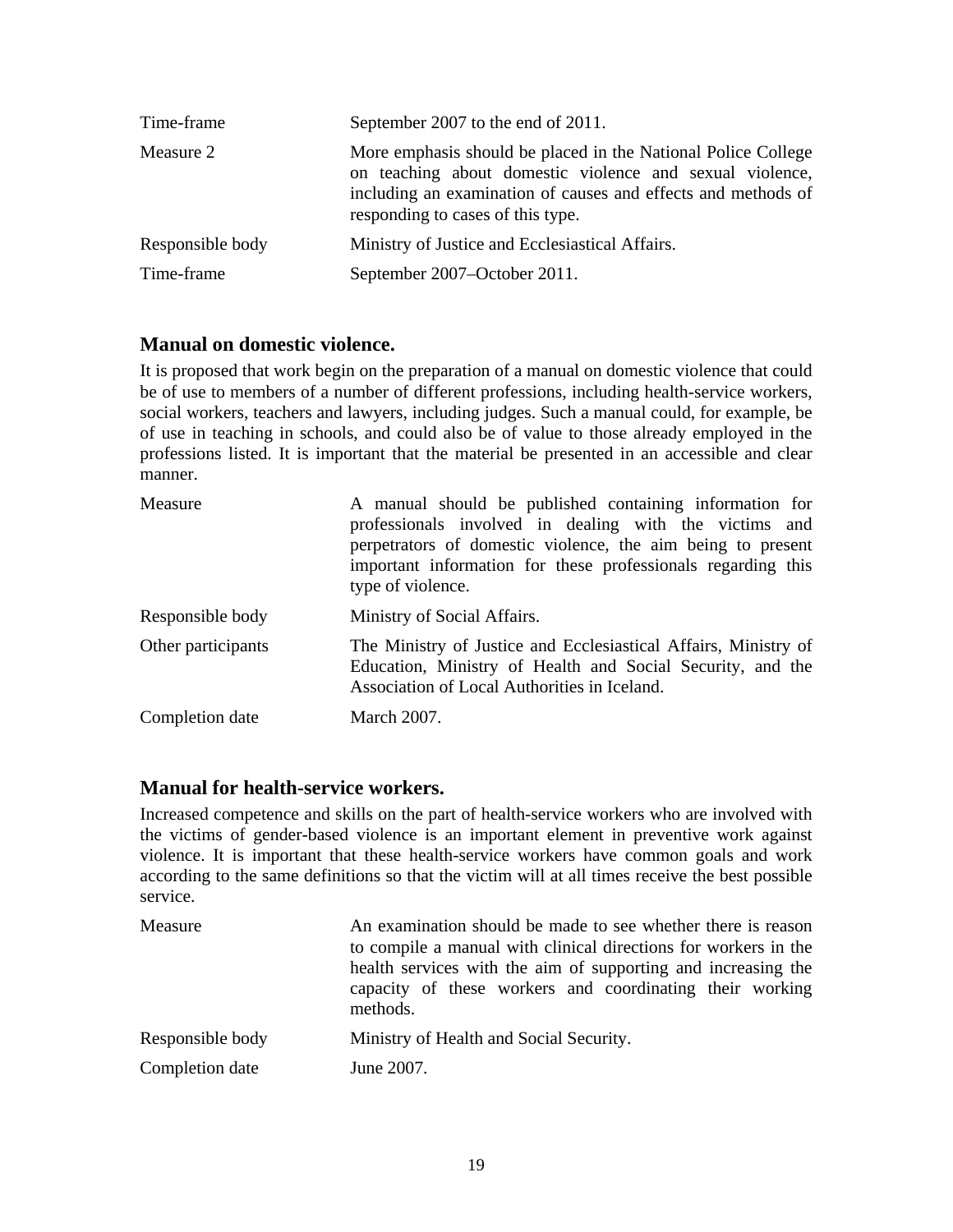### <span id="page-19-0"></span>**Regular consultative meetings.**

It is important that steps should be taken to establish active cooperation between the individual bodies involved in cases arising from gender-based violence in order to ensure coordinated responses and collaboration on handling these matters in an appropriate manner. At the same time, it is no less important that the various professional groupings involved make their knowledge and information available to each other to make it possible to develop approaches that are likely to prove effective in preventing gender-based violence. Thus, it is proposed that regular meetings be held within each police jurisdiction area with the professionals who work in the area in order to coordinate measures to deal with domestic and sexual violence.

| Measure            | Regular consultative meetings should be held, at least twice a<br>year in each police district with representatives of the social<br>services, the school authorities, the primary health services, the<br>police and the hospitals (where appropriate), and also<br>representatives of local associations of the local authorities. The<br>aim of these consultative meetings should be to coordinate<br>measures to deal with domestic violence and sexual violence<br>and ensure that good working procedures are followed in this<br>work. |
|--------------------|------------------------------------------------------------------------------------------------------------------------------------------------------------------------------------------------------------------------------------------------------------------------------------------------------------------------------------------------------------------------------------------------------------------------------------------------------------------------------------------------------------------------------------------------|
| Responsible body   | Ministry of Justice and Ecclesiastical Affairs.                                                                                                                                                                                                                                                                                                                                                                                                                                                                                                |
| Other participants | Ministry of Social Affairs, Ministry of Health and Social<br>Security, Ministry of Education and the Association of Local<br>Authorities in Iceland.                                                                                                                                                                                                                                                                                                                                                                                           |
| Time-frame         | To commence at the beginning of 2007.                                                                                                                                                                                                                                                                                                                                                                                                                                                                                                          |

## **Annual information-sharing day.**

The local authorities play an important part in assisting the victims of domestic and sexual violence to tackle their situation. The local authorities' social services play a key role in this, and it is important that the directors of social affairs and other managers working in the social services should meet each year to exchange information and share their experience.

| Measure          | An annual information-sharing day should be held each year on<br>which the directors and other managers of the local authorities'<br>social services meet and turn their attention primarily to the<br>causes and effects of gender-based violence and also how the<br>social services can work against it. |
|------------------|-------------------------------------------------------------------------------------------------------------------------------------------------------------------------------------------------------------------------------------------------------------------------------------------------------------|
| Responsible body | Ministry of Social Affairs and Association of Local Authorities<br>in Iceland.                                                                                                                                                                                                                              |
| Time-frame       | First meeting to be held in spring 2007.                                                                                                                                                                                                                                                                    |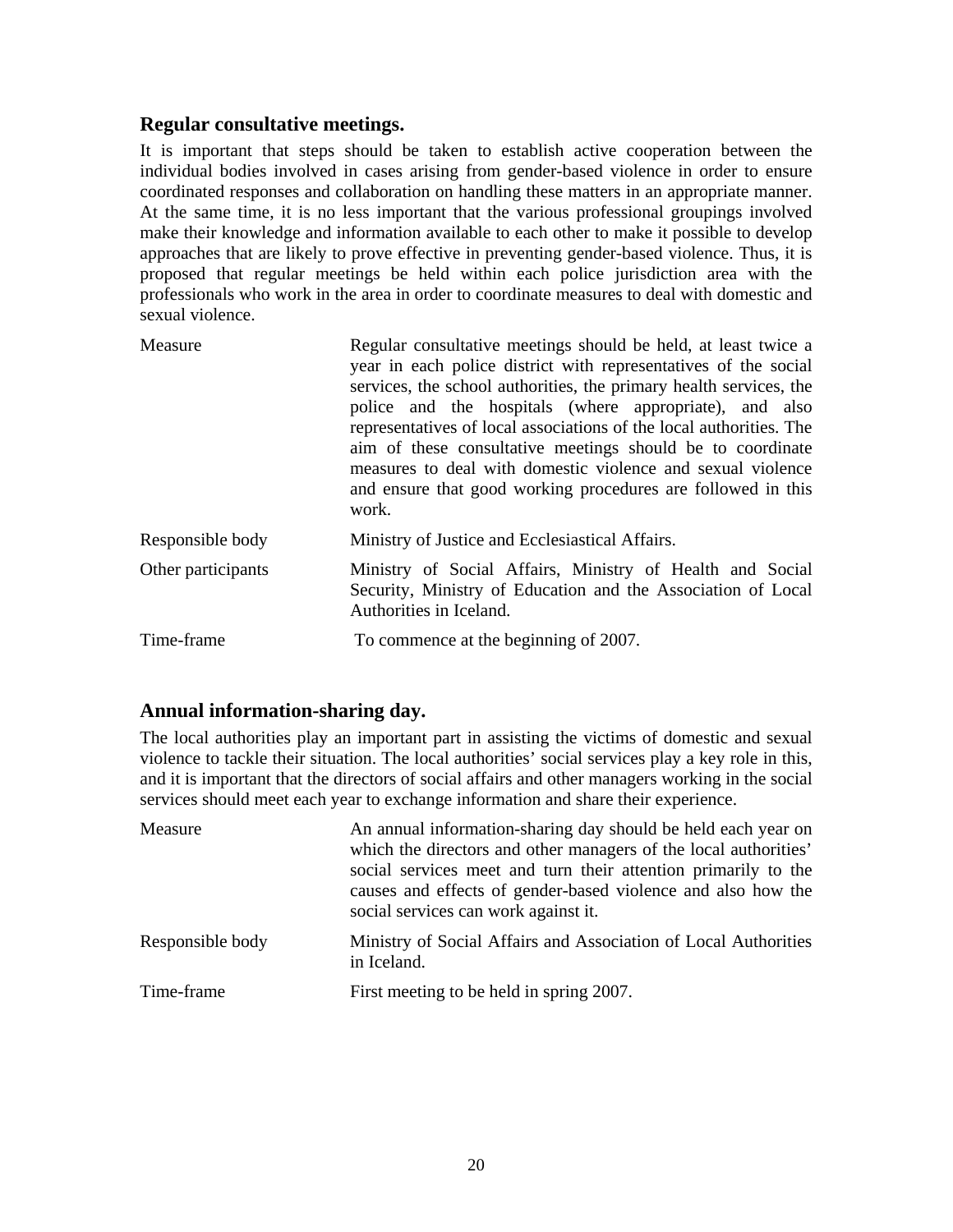## <span id="page-20-0"></span>**Collection of statistical data.**

It is important that all available data on the scale of the problem of gender-based violence in Iceland be gathered together in one place. Through the regular collection of data, a clearer picture can be obtained of the scale of the problem; this would also be an incentive for all those involved to establish a system of regular data collection.

| Measure | Statistics Iceland should make regular collections of statistical<br>data relating to gender-based violence; this data should be<br>supplied by primary healthcare/healthcare facilities, the social<br>affairs authorities, the police, the prosecution services and, as |
|---------|---------------------------------------------------------------------------------------------------------------------------------------------------------------------------------------------------------------------------------------------------------------------------|
|         | appropriate, other public bodies.                                                                                                                                                                                                                                         |

```
Time-frame The first data collection should take place in 2007.
```
### **Studies of gender-based violence.**

Studies of gender-based violence lead to a better understanding of its nature, scale and consequences. This is a prerequisite for being able to work on preventive measures and the formulation of a clear policy in this area. Studies also promote informed discussion of the subject, and can therefore be an important contributory element in breaking down the conspiracy of silence that has often been seen as a characteristic part of the problem.

| Measure          | The scale and nature of gender-based violence in Iceland should<br>be studied with a view to establishing how common it is and<br>what measures should be taken to deal with it. Particular<br>attention should be given to comparisons with other countries. |
|------------------|---------------------------------------------------------------------------------------------------------------------------------------------------------------------------------------------------------------------------------------------------------------|
| Responsible body | Ministry of Social Affairs.                                                                                                                                                                                                                                   |
| Time-frame       | January 2008 to the end of 2011.                                                                                                                                                                                                                              |

## **Survey of the scale of gender-based violence within particular groups of women.**

Women of foreign origin, women with disabilities, women with severe mental disorders and elderly women are considered more at risk than others to be victims of gender-based violence. It can be difficult to obtain reliable information about these groups since, for reasons including language difficulties, disabilities and age, it may be difficult for them to participate in studies based on traditional methods.

| Measure           | A survey should be made of the scale of gender-based violence<br>among women of foreign origin, women with disabilities,<br>women with severe mental disorders and elderly women. |
|-------------------|-----------------------------------------------------------------------------------------------------------------------------------------------------------------------------------|
| Responsible body  | Ministry of Social Affairs.                                                                                                                                                       |
| Other participant | Ministry of Health and Social Security.                                                                                                                                           |
| Time-frame        | January 2008 to the end of 2011.                                                                                                                                                  |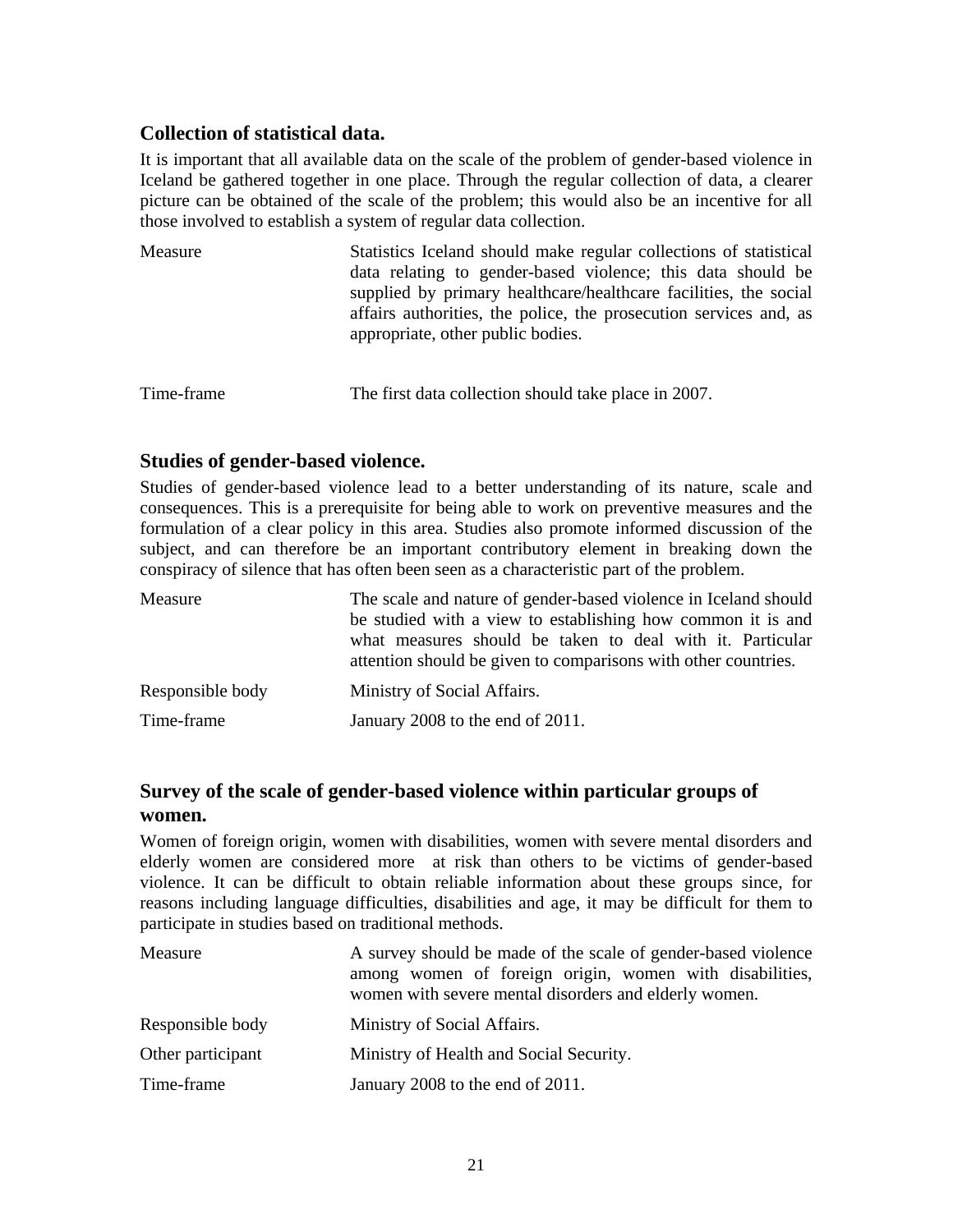#### <span id="page-21-0"></span>**Survey of the scale of domestic violence against men.**

When the subject of domestic violence comes up, attention is seldom given to men as victims. Studies show that about 3% of the victims of domestic violence are men; however, their circumstances have received scant attention in Iceland. It is therefore considered appropriate to investigate the scale of violence of this type in Iceland so as to be able to assess what measures should be taken to prevent it.

| Measure          | A survey should be made of the scale and frequency of<br>domestic violence against men with a view to establishing the<br>size of the problem and determining what measures should be<br>taken to prevent it. |
|------------------|---------------------------------------------------------------------------------------------------------------------------------------------------------------------------------------------------------------|
| Responsible body | Ministry of Social Affairs.                                                                                                                                                                                   |
| Time-frame       | January 2008 to the end of 2011.                                                                                                                                                                              |

## *4. The victims of domestic violence and sexual violence should be guaranteed appropriate assistance.*

## **AIM**

**That victims of domestic violence and sexual violence receive individually-tailored treatment.** 

#### **Procedural rules for the police.**

The National Police Commissioner has approved procedural rules for the handling and recording of cases of domestic violence by the police; these are seen as having made a great improvement. In the same way, it is also seen as important that procedural rules should be set for the police regarding sexual offences which is also a sensitive issue.

| Procedureal rules for the police will be set so as to ensure that<br>the investigation of cases involving sexual offences should be<br>efficient and of a high quality. Emphasis should be placed on<br>prompt response and quick execution of the investigations so<br>that important evidence is not lost. |
|--------------------------------------------------------------------------------------------------------------------------------------------------------------------------------------------------------------------------------------------------------------------------------------------------------------|
| Ministry of Justice and Ecclesiastical Affairs.                                                                                                                                                                                                                                                              |
| January 2008.                                                                                                                                                                                                                                                                                                |
| The Ministry of Justice and Ecclesiastical Affairs should issue<br>clear rules on procedures to be followed by the police when<br>appointing legal advisors under Section VII of the Code of<br>Criminal Procedure, No. 19/1991, with<br>subsequent<br>amendments.                                           |
| Ministry of Justice and Ecclesiastical Affairs.                                                                                                                                                                                                                                                              |
| January 2008.                                                                                                                                                                                                                                                                                                |
|                                                                                                                                                                                                                                                                                                              |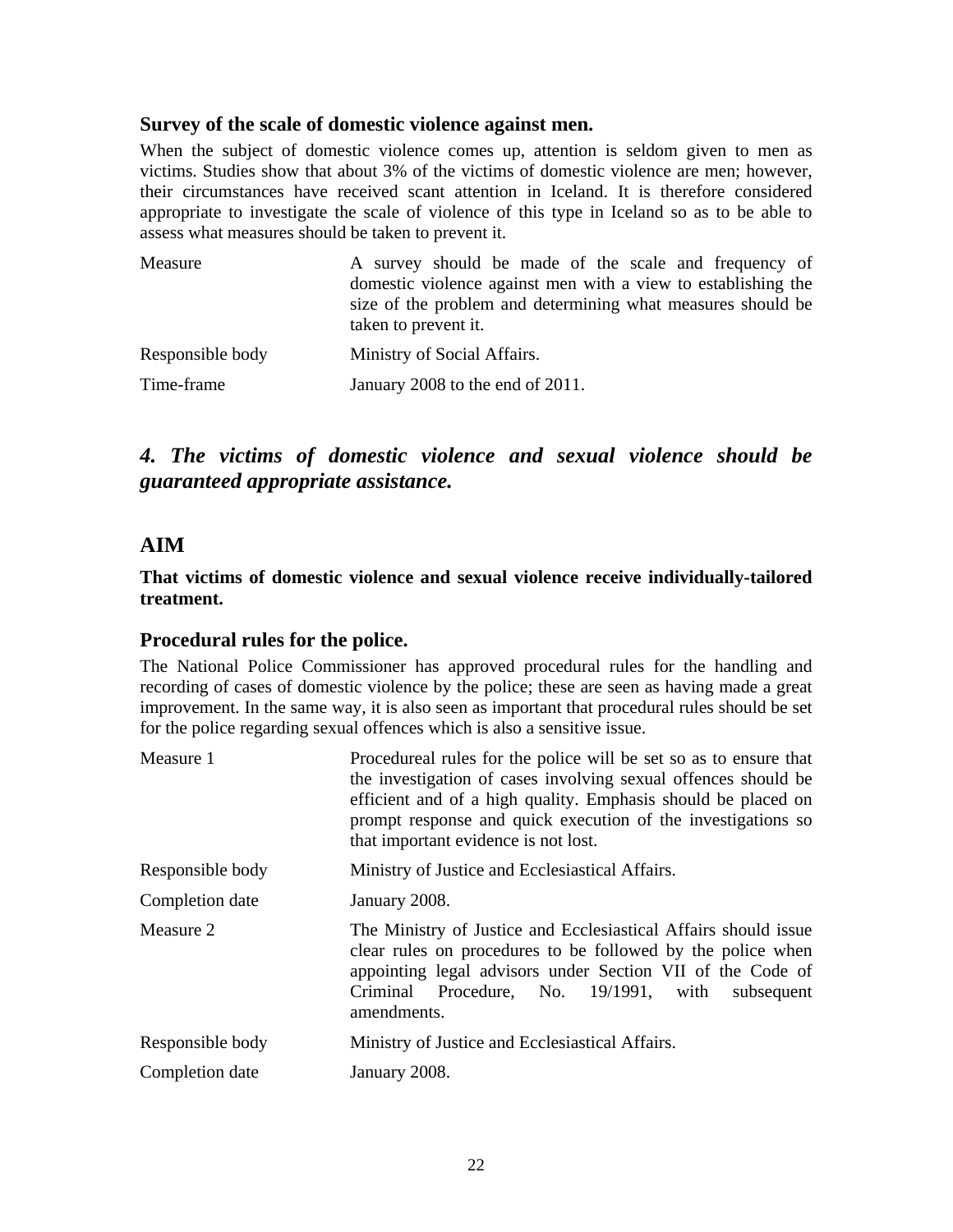### <span id="page-22-0"></span>**Defence counsels.**

In cases involving sexual offences, the victim has the right to have a lawyer to defend his/her interests if he/she so desires. On the other hand, the police are obliged to appoint a lawyer to defend the interests of the victim in cases of violence or offences against personal freedom, and when the victim has suffered substantial injury to his physical or mental health and is considered by the police to be in particular need of having such a person to assist him/her. The police are also obliged to appoint a lawyer to defend the victim's interests in cases where he/she has not reached the age of 18 when the investigation of the case begins. The role of the appointed lawyer is to defend the interests of the victim during the investigation of the case and to give him/her assistance, this including the presentation of private-law claims and demands, e.g. for compensation for non-pecuniary damage. It is considered important that the victims of domestic violence should be guaranteed the services of a lawyer to defend their interests in the same way as applies to the victims of sexual offences, particularly because violence of this type may have been inflicted on them over a long period of time and perpetrators and victims are often connected by close family ties.

| Measure          | An amendment should be made to Section VII of the Code of<br>Procedure, No. 19/1991, with subsequent<br>Criminal<br>amendments, so as to give the victims of domestic violence the<br>right of having a lawyer appointed to defend their interests in<br>the same way as applies to the victims of sexual offences. |
|------------------|---------------------------------------------------------------------------------------------------------------------------------------------------------------------------------------------------------------------------------------------------------------------------------------------------------------------|
| Responsible body | Ministry of Justice and Ecclesiastical Affairs.                                                                                                                                                                                                                                                                     |
| Completion date  | May 2007.                                                                                                                                                                                                                                                                                                           |

## **Exclusion orders.**

Under the Act No. 94/2000, the courts have been empowered since 2000 to impose exclusion orders at the request of the police. An exclusion order means that the person on whom it is served is prohibited from going to a particular address or area and following, visiting or contacting in any other way, the person who is protected under the order. For an exclusion order to be imposed, there must be reason to believe that the person concerned will commit an offence or disturb the peace of the person protected in some other way. The aim of an exclusion order is, primarily, to protect a victim of violence and prevent the occurrence of further violence. The general rule is that only the police are able to request a court to impose an exclusion order; this is generally done at the request of the person seeking protection, but the police are also able to request an order on their own initiative. In the light of the fact that the circumstances involved here are often of an emergency nature, it is proposed that an examination be made of whether the police should be empowered to take the decision to impose an exclusion order; it would be possible to appeal against such a decision subsequently by referring it to a district court. Such an arrangement would seem more likely to achieve the aims of exclusion orders, which are only intended to be applied in very serious cases.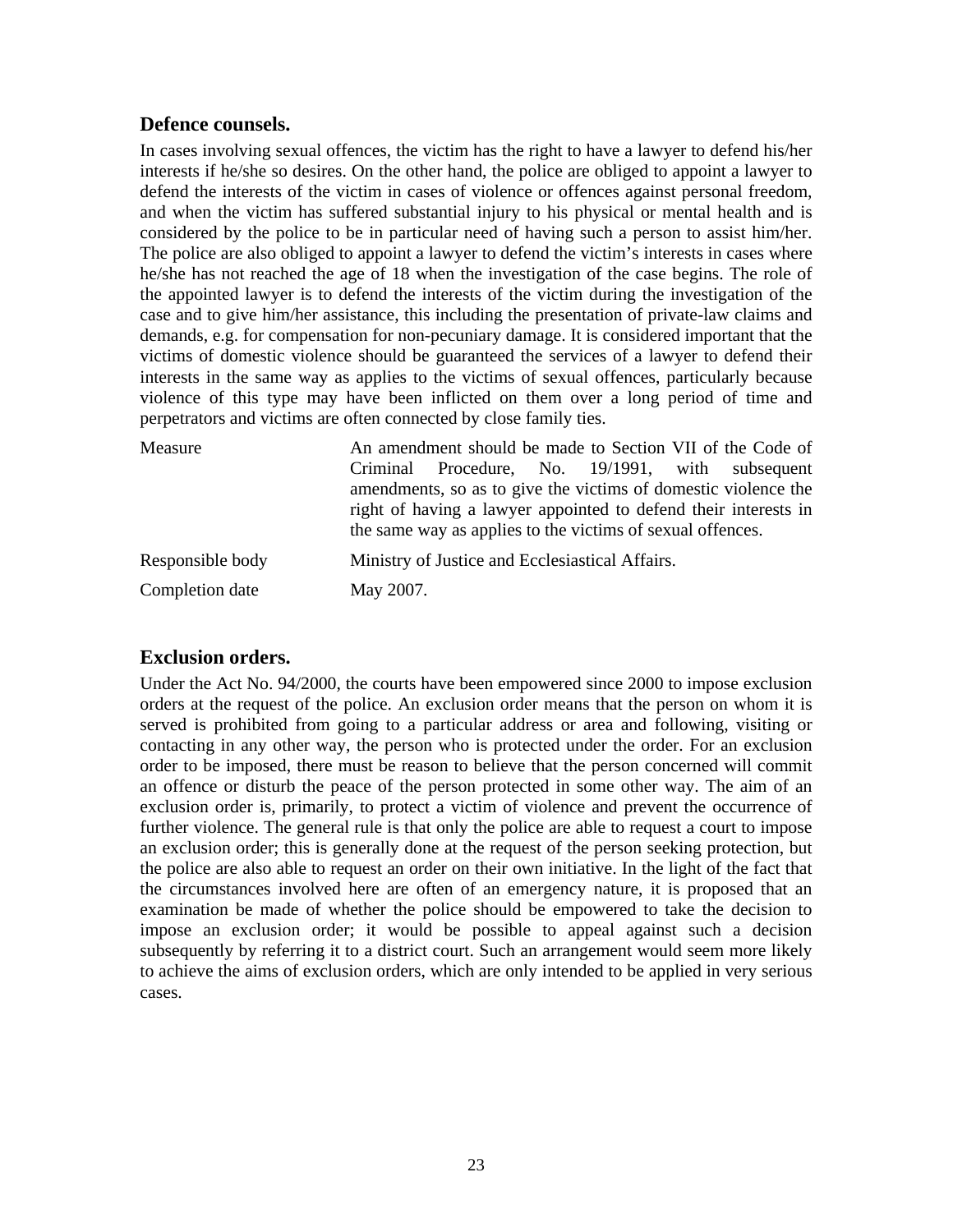<span id="page-23-0"></span>

| Measure          | The provisions of the Code of Criminal Procedure, No.<br>19/1991, should be examined with a view to whether the police<br>should be empowered to impose exclusion orders immediately<br>in cases of domestic violence. Appeals could then be lodged<br>with the district courts against such decisions by the police. |
|------------------|-----------------------------------------------------------------------------------------------------------------------------------------------------------------------------------------------------------------------------------------------------------------------------------------------------------------------|
| Responsible body | Ministry of Justice and Ecclesiastical Affairs.                                                                                                                                                                                                                                                                       |
| Completion date  | May 2007.                                                                                                                                                                                                                                                                                                             |

## **Evaluation of legal remedies.**

Various legal remedies have been passed by the Althingi in recent years to improve the position of the victims of gender-based violence. It is important to examine and evaluate the results achieved by these remedies in practice, and to consider whether they should be reviewed in the light of experience.

| Measure          | The experience gained by the application of the legal remedies<br>that have been introduced in law in recent years, including<br>exclusion orders and measures to protect witnesses, should be<br>subjected to a systematic evaluation. |
|------------------|-----------------------------------------------------------------------------------------------------------------------------------------------------------------------------------------------------------------------------------------|
| Responsible body | Ministry of Justice and Ecclesiastical Affairs.                                                                                                                                                                                         |
| Completion date  | January 2008.                                                                                                                                                                                                                           |

## *5. The vicious circle of violence is to be broken by putting more resources into treatment remedies for the perpetrators.*

## **AIM**

**That the perpetrators of gender-based violence against women be offered the opportunity of undergoing treatment aimed at breaking the pattern of repeated violence.** 

#### **Treatment remedies for the perpetrators.**

The *Karlar til ábyrgðar* ('Men's Responsibilities') project is designed to provide treatment and assistance for men who have committed acts of domestic violence if they are prepared to seek help in combating their tendency to resort to violence. The perpetrators in cases of sexual offences have not had access to any comparable service. An examination must be made of whether the ideology behind the 'Men's Responsibilities' project would also suit sexual offenders, or whether other methods must be found. It must be considered that the perpetrators would be more likely to seek assistance if they knew where to turn and were confident that they would receive help.